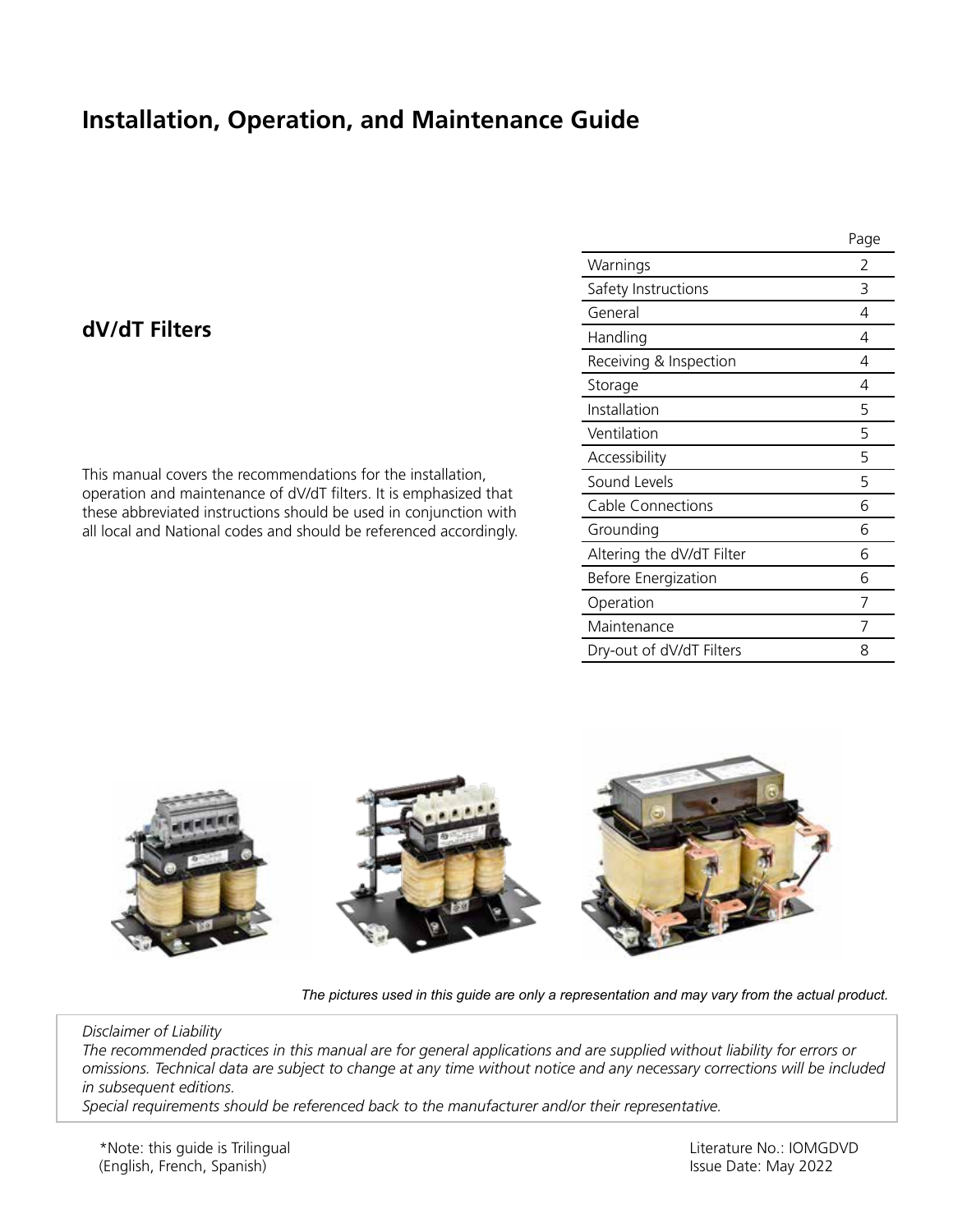# **WARNINGS 2**

This guide covers the recommendations for the installation, operation and maintenance of dV/dT filters. It is emphasized that these abbreviated instructions should be used in conjunction with all standards and local codes covering such work and should be referenced accordingly.

These recommended practices are for general applications and any special requirements should be referenced back to the dV/dT filter manufacturer and/or their representative.

It is further recommended that installation work be governed by all applicable National, State and Local codes standards and regulations and ANSI/IEEE C57.94. All work should be performed in accordance with NFPA 70E Standard for Electrical Safety in the Workplace and CSA Z462, Workplace Electrical Safety. Always use appropriate personal protective equipment (PPE).

#### **Important Note:**

Electrical equipment should be installed, operated, serviced, and maintained only by qualified personnel. No responsibility is assumed by the manufacturer for any consequences arising out of the use of this material.

This manual contains warnings to observe in order to ensure personal safety and prevent property damage. Read these instructions carefully and look at the equipment to become familiar with the device before trying to install, operate, service or maintain it. The notices referring to personal safety are highlighted in the manual by a safety alert symbol, notices referring only to property damage have no safety alert symbol. These notices shown below are graded according to the degree of danger. If more than one degree of danger is present, the warning representing the highest degree of danger will be used.



# **WARNING**

damage.

**DANGER**

WARNING indicates a potentially hazardous situation which, if not avoided, can result in death or serious injury, and/or substantial property damage.

DANGER indicates an imminently hazardous situation which, if not avoided, will result in death or serious injury, and/or substantial property

**CAUTION**

CAUTION indicates a potentially hazardous situation which, if not avoided, can result in minor or moderate injury and/or property damage.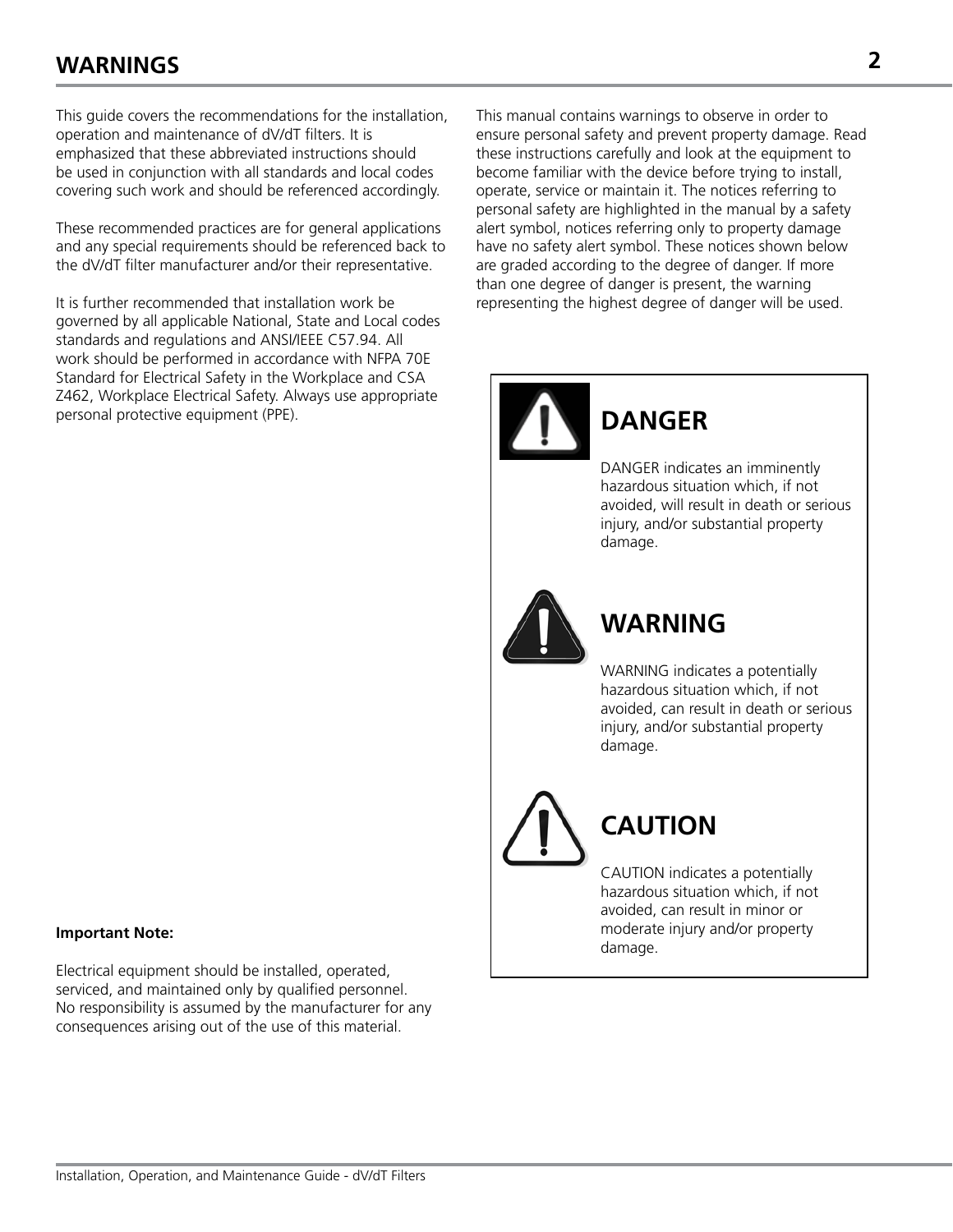# **Safety Instructions**



#### **HAZARD OF ELECTRIC SHOCK, EXPLOSION OR ARC FLASH**

*Refer to nameplate for ratings and voltages. This equipment must only be installed and serviced by qualified electrical personnel.*

*Follow all requirements in NFPA 70E and CSA Z462 for safe work practice and personal protective equipment (PPE).*

*Turn off all power supplying this equipment before working on or inside equipment.*

*Always use a properly rated voltage sensing device to confirm power is off.*

*Replace all devices, doors, and covers before turning on power to this equipment.*

*Failure to follow these instructions will result in serious injury or death.*

- 1. Do not lift or move the unit without proper equipment and properly trained personnel. Ensure that the unit is only lifted using the lifting provisions provided.
- 2. Do not off-load the unit until it has been fully inspected for damages. If any damages are identified the dV/dT filter should not be energized and the dV/dT filter manufacturer should be contacted immediately.
- 3. Connections should only be made in accordance with the nameplate diagram or connection drawings and the applicable local codes and standards.
- 4. Make sure all power (including back-fed control and possible capacitor charge) is disconnected and all windings are grounded before attempting any work on the dV/dT filter or inside the enclosure.
- 5. Make certain all ground connections and line terminations are completed and tightened before energizing the unit.
- 6. No cables should come in contact with the core or coil or any live parts except the terminal that it is intended for. Ensure that minimum clearances are maintained at all times. (Refer to Field Testing section)
- 7. This equipment must only be installed and serviced by qualified electrical personnel.
- 8. Follow all requirements in NFPA 70E and CSA Z462 for safe work practice and personal protective equipment (PPE).
- 9. Replace all devices, doors, and covers before turning on power to this equipment.
- 10. In the case of work being performed around the dV/dT filter that might result in foreign objects falling inside the core and coil assembly, after de-energizing the dV/dT filter, cover the core and coil with a suitable protective drop cloth. The drop cloth should be removed and the dV/dT filter visually inspected for any foreign objects before re-energizing the dV/dT filter.
- 11. Modifications of any kind to the equipment are not permitted. Besides voiding the warranty such actions may result in hazardous situations of which the person(s) performing the modifications will be solely liable.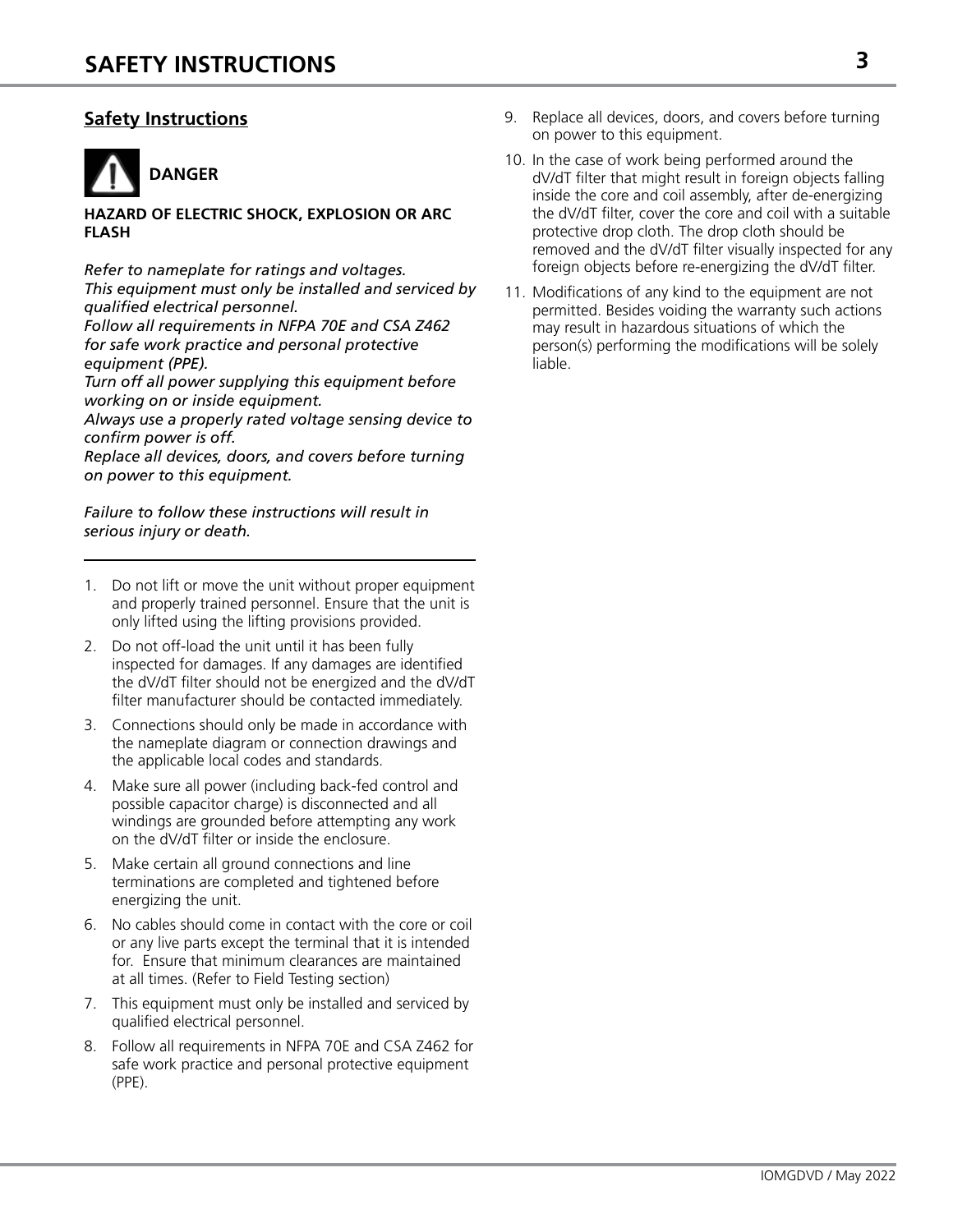### **General**



#### **HAZARD OF ELECTRIC SHOCK, EXPLOSION OR ARC FLASH**

*Refer to nameplate for ratings and voltages. This equipment must only be installed and serviced by qualified electrical personnel.*

*Follow all requirements in NFPA 70E and CSA Z462 for safe work practice and personal protective equipment (PPE).*

*Turn off all power supplying this equipment before working on or inside equipment.*

*Always use a properly rated voltage sensing device to confirm power is off.*

*Replace all devices, doors, and covers before turning on power to this equipment.*

#### **Failure to follow these instructions will result in death or serious injury.**

Careful attention to the following instructions is recommended for safe and reliable operation.

Installation, operation and maintenance of the dV/dT filter should be performed by authorized personnel, trained and qualified in the installation, repair and maintenance of electrical equipment.

As any other electrical equipment, dV/dT filter must be installed according to the requirements of all applicable national and local electrical codes. ANSI/IEEE C57-94 may also be referred to for recommended installation, application, operation and maintenance of dV/dT filters.

# **Handling**



**WARNING**

#### *Failure to follow lifting procedures can result in death, serious injury, or property damage.*

Appropriate lifting equipment should be used relative to the size of each dV/dT filter. For safety purposes and to protect the dV/dT filter, spreader bars are recommended.

 No attempt should be made to lift or move a dV/dT filter from any points on the unit other than those indicated. Avoid subjecting the dV/dT filter to impact, jolting and other rough handling that may damage the

dV/dT filter.

Ensure the dV/dT filters are transported in upright position - avoid tilting and tipping.

# **Receiving & Inspection**

Immediately after receiving the dV/dT filter, it should be inspected for any transit damage and for correctness against the shipping documents.

The unit should be examined for any breaks in its packaging, dented or damaged enclosures or missing parts from the packing list.

If any damage is noted, a claim should be filed immediately with the carrier and a second copy of all pertinent information relative to the order and the circumstances should be immediately communicated to the dV/dT filter manufacturers local sales office.

If the examination of the unit takes place outdoors, caution should be exercised to protect the unit against factors that may present further hazard.

# **Storage**



*Failure to follow lifting procedures can result in death, serious injury, or property damage.*

A dV/dT filter that will not be immediately installed and energized, should be stored in a clean dry environment away from any environmental airborne contaminants. The dV/dT filter should be stored in such a way not to represent any type of hazard.

It is recommended that the dV/dT filter be stored in a heated building with uniform temperature and adequate air circulation to prevent condensation with the protective plastic wrap still installed for long term storage. If storage in a heated building is not possible, dV/dT filter must be properly protected from contaminants and moisture in a non-heated building. In extreme cases they may be stored in temperatures no lower than -40°C (-40°F).

Special care should be given to prevent the formation of condensation inside the stored dV/dT filter. Units that are to be energized after being stored at a low temperature or after being stored for a long time must be warmed to -25°C (-13°F) with warm air or radiant heat. Once the unit reaches this temperature and its free of condensation and any other contaminants resulting from the storage process, it is safe to be energized.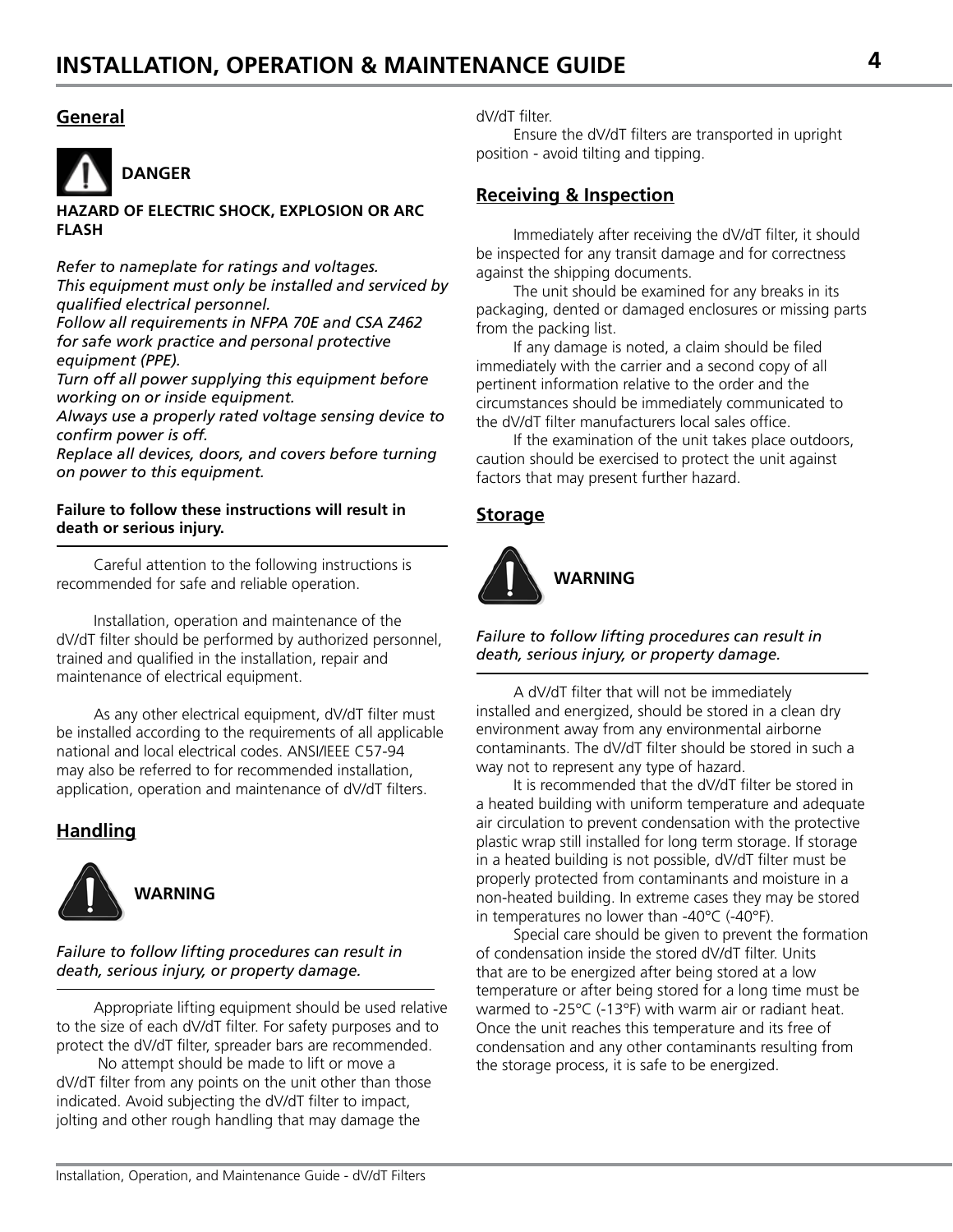### **Installation**



#### **HAZARD OF ELECTRIC SHOCK, EXPLOSION OR ARC FLASH**

*Failure to follow these Installation instructions and all applicable local and national codes when installing and connecting a dV/dT filter will result in death or serious injury and/ or substantial property damage.*

The dV/dT filter is designed to be used in conjunction with three-phase, three-wire VFDs (Variable Frequency Drives). It is imperative that the unit is installed in the specific position in relation to the VFD as shown in the following single line diagram.



Supply 3 Phase + Ground

It is important that the unit is installed in a dry area where the ambient air is clean. Do not install in environments with excessive moisture and contaminants including, but not limited to dust, oil, corrosive gasses and other chemical vapors.

In the event that a dV/dT filter has been subjected to moisture or dampness before installation, ensure that it is completely cleaned and dried before energization. In this case we recommend blowing warmed air through the dV/dT filter to dry internal components.

#### **Field Wiring**

All of the connection points of the dV/dT filter are clearly marked as follows:

- A1, B1 and C1 should be connected to phases U, V and W on the output of the variable frequency drive.
- A2, B2 and C2 should be connected to T1, T2 and T3 of the motor.

Connect per the following diagram:



Field Wiring Connection Terminals, dV/dT filters power terminals are either terminal block or terminal pad. The wire size capacity ranges and tightening torque for the power terminals ate listed below in the table.

| <b>Terminal</b>       | Amps       | <b>Suitable For</b> | <b>Maximum</b><br><b>Terminal</b><br><b>Torques</b> |
|-----------------------|------------|---------------------|-----------------------------------------------------|
| <b>Terminal Block</b> | $3 - 7$    | 13-10 AWG           | 11 in-lbs                                           |
| <b>Terminal Block</b> | $9 - 22$   | 12 - 8 AWG          | 18 in-lbs                                           |
| <b>Terminal Block</b> | $22 - 54$  | 10-2 AWG            | 26 in-lbs                                           |
| <b>Terminal Pad</b>   | 65 - 108 A | 1/4 in hardware     | 10 ft-lbs                                           |

# **Ventilation**



*Failure to follow the ventilation instructions can result in death, serious injury or property damage.*

Filters are required to be installed in an area where they can be cooled by means of free air circulation with the average ambient temperature of 30°C (86°F) which should not exceed 40°C (104°F) at any time.

Adequate ventilation is essential for dV/dT filters to meet their nameplate capability.

# **Accessibility**



#### *Failure to follow accessibility instructions can result in injury and/or property damage.*

NEC standards require that dV/dT filters be accessible for inspection and located accordingly.

Areas where people could be exposed to live parts during inspection should also be avoided.

Adequate protection should be provided under any circumstances.

# **Sound Levels**

dV/dT filters are an electrically energized apparatus and by their nature during normal operation will emit a certain level of sound.

dV/dT filters are required to meet NEMA standards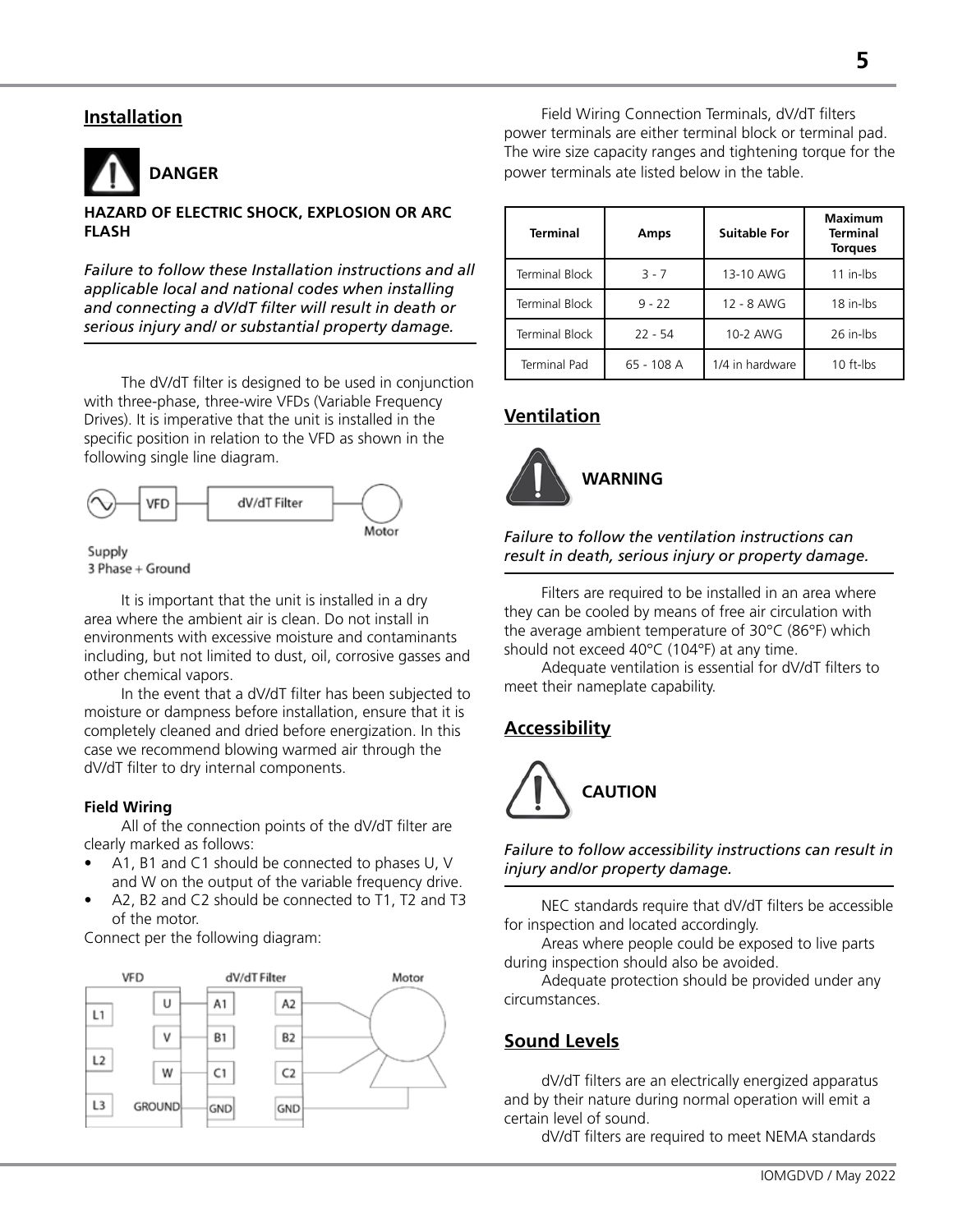for the maximum sound levels permissible. These sound level standards vary from 40 to 67 dB and as such may be an annoyance if located in close proximity to where people work or reside.

# **Cable Connections**



**HAZARD OF ELECTRIC SHOCK, EXPLOSION OR ARC FLASH**

*Failure to follow these instructions will result in death, serious injury or property damage.*

*Never attempt to change connections unless the dV/dT is de-energized and all windings grounded.*

# **Grounding**



 **DANGER**

#### **HAZARD OF ELECTRIC SHOCK, EXPLOSION OR ARC FLASH**

*Failure to properly ground the dV/dT filter as per all applicable codes and standards will result in serious personal injury or death.*

All dV/dT filters are solidly grounded to either mounting bracket or to the enclosure internally to ensure that all conductive metal parts have the same potential.

To ensure the safety in operation, the dV/dT filter must be properly grounded before energizing. Most dV/dT filters have a main ground location identified accordingly. If a main ground location is not provided, it is the responsibility of the installing contractor to make and verify the necessary ground connections.

This grounding should be in accordance with all national and local electrical codes and standards.

# **Altering the dV/dT Filter**



**HAZARD OF ELECTRIC SHOCK, EXPLOSION OR ARC FLASH**

#### *Misapplication or misuse of this equipment may result in serious personal injury or death and property damage.*

The application of this equipment is the responsibility of the customer or their agent. Misapplication or misuse may result in serious personal injury or death and/or property damage.

Any modifications to this equipment need to be compliant with all applicable codes and standards, and certain modifications may jeopardize Warranty terms.

 It is the responsibility of the individual(s) performing any equipment modifications to (i) ensure that the applicable performance and safety requirements are still met by the modified equipment; and, (ii) confirm that proposed modifications will not void the Manufacturer's Warranty.

### **Before Energization**



#### **HAZARD OF ELECTRIC SHOCK, EXPLOSION OR ARC FLASH**

*Failure to install the dV/dT filter in accordance with all applicable codes/standards and the instructions in this booklet will result in serious personal injury or death and property damage.*

#### **For the safe and proper operation of the dV/dT filter, please check and verify the following:**

- a) The appropriate clearance and tightness of all electrical connections should be checked.
- b) If there is any reason to suspect that the dV/dT filter has been exposed to moisture during transit or storage, it should be checked for dryness before energization. This can be done by performing an insulation resistance test (Megger Test). If any exposure to moisture is suspected, the dV/dT filter must be dried out before energization by following the dry-out procedures which are documented in this manual.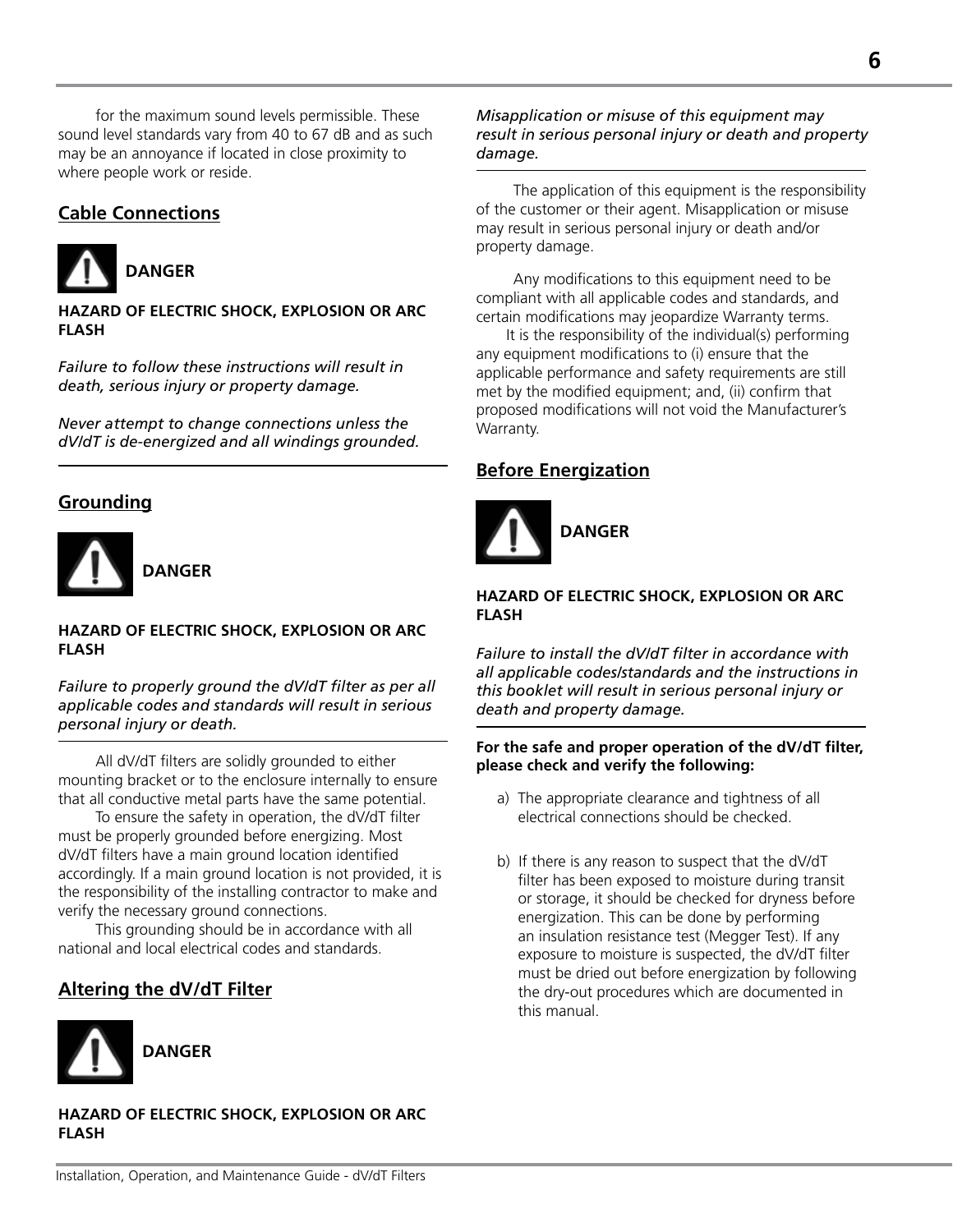# **Operation**



#### **HAZARD OF ELECTRIC SHOCK, EXPLOSION OR ARC FLASH**

*Failure to properly operate the dV/dT filter as per all applicable codes and standards and the attached instructions will result in serious personal injury or death.*



*Failure to identify and correct the root causes for the dV/dT filter overheating can result in death or personal injury, property damage or severely reduced the dV/dT filter life expectancy.*

ANSI C57.96 provides guidelines for loading dV/dT filters under different operating conditions including:

- $\rightarrow$  Ambient temperatures that differ from the ambient temperatures required for the dV/dT filter operation. ANSI recommends a maximum ambient of 40ºC.
- $\rightarrow$  Short time overload as it relates to time and temperature and the corresponding loss of life of the dV/dT filter.
- $\rightarrow$  Overload that results in a reduction of life expectancy of the dV/dT filter.

If the dV/dT filter is experiencing increased operating temperatures, the following contributing factors should be considered and immediately corrected:

- → Over-excitation of unit due to excess supply line voltage or current.
- Ambient temperatures above standard.
- → Overload beyond ANSI C57.96 quidelines.

A dV/dT filter may be shut down and stored for extended periods of time without any deterioration.

Care must be exercised to clean and dry units prior to energization, as previously outlined. Proper packaging and moisture prevention measures during storing are essential.

#### **Maintenance**



#### **HAZARD OF ELECTRIC SHOCK, EXPLOSION OR ARC FLASH**

*Failure to de-energize, isolate and ground the dV/dT filter terminals and to verify the ground potential on all terminals before performing any work on the dV/dT filter will result in serious personal injury or death.*

*Inserting any objects through the ventilation openings while the dV/dT filter is energized will result in serious personal injury or death.*

Under normal operating conditions and environments, dV/dT filters require periodic care and inspection. This is essential if the unit is installed in harsh environmental conditions (for ex. environments with high levels of pollutants and dust, etc.).

#### **Maintenance must be performed only with the dV/dT filter de-energized, isolated and with all the terminals grounded.**

Maintenance typically includes cleaning, tightening of links and bolted connections to prescribed torque levels, servicing and inspection of auxiliary devices and an infrared scan or thermal image of the dV/dT filter.

Vacuuming or blowing of compressed air from the top down is an accepted practice for removing dust from the ducts of a dV/dT filter coil. Low pressure, dry air should be used to avoid further contamination of the windings by foreign objects.

The ground connection should also be checked to ensure a low impedance connection.

| <b>RECOMMENDED TORQUE VALUES FOR BOLTED</b> |                                                       |                    |                    |  |  |  |
|---------------------------------------------|-------------------------------------------------------|--------------------|--------------------|--|--|--|
| <b>ELECTRICAL CONNECTIONS</b>               |                                                       |                    |                    |  |  |  |
| <b>BOLT SIZE</b>                            | <b>CARBON ST.</b><br><b>BRASS</b><br><b>S.S STEEL</b> |                    |                    |  |  |  |
|                                             | <b>GRADE 5</b>                                        | ALLOY CU270        | <b>B8 OR B8M</b>   |  |  |  |
|                                             | ft-lbs [Nm] $±5\%$                                    | ft-lbs [Nm] $±5\%$ | ft-lbs [Nm] $±5\%$ |  |  |  |
| $1/4 - 20$                                  | 7 [10]                                                | $3.8$ [5]          | 5[6]               |  |  |  |
| $3/8 - 16$                                  | 20 [27]                                               | 14 [18]            | 15 [20]            |  |  |  |
| $1/2 - 13$                                  | 60 [70]                                               | 33 [45]            | 37 [50]            |  |  |  |
| 8 mm                                        | 20 [23]                                               | 12 [14]            | 12 [14]            |  |  |  |
| $12 \text{ mm}$                             | 60 [70]                                               | 33 [45]            | 37 [50]            |  |  |  |

**\*Note: The above torque values are for dry, unlubricated bolts.**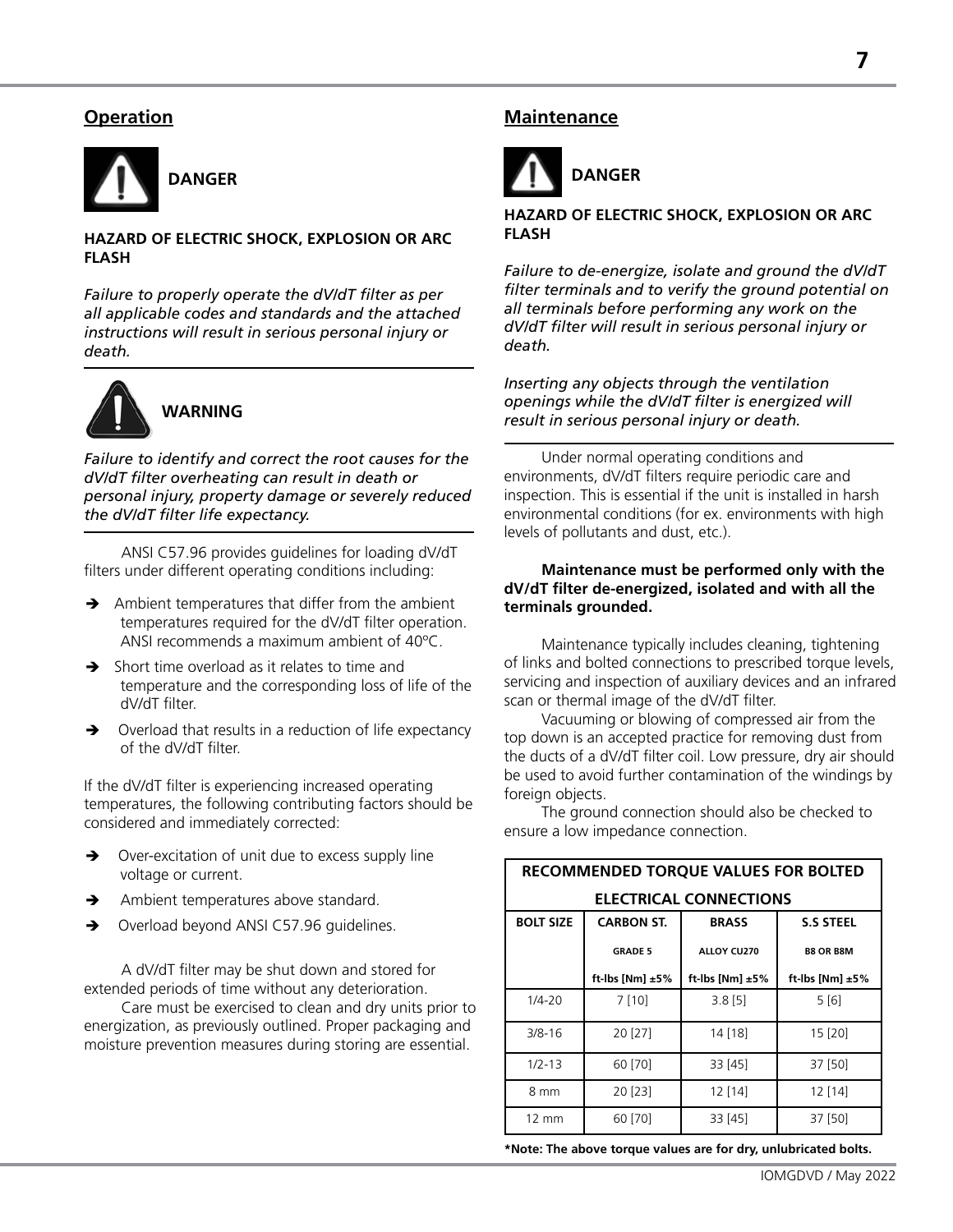# **Dry-Out of dV/dT Filters**



#### **HAZARD OF ELECTRIC SHOCK, EXPLOSION OR ARC FLASH**

*Failure to follow the attached dry-out procedures before energizing dV/dT filters previously exposed to moisture will result in serious personal injury or death and property damage.*

In the event that the dV/dT filters have been exposed to moisture such as condensation, it is required to dry-out the dV/dT filter prior to energization.

Drying may be accomplished by using any hot or warmed air, radiant heat or internal heat that is directed through the windings. Heated air should be allowed to rise up through the windings for a minimum of twenty four (24) hours after the evidence of moisture is no longer visible.

dV/dT filters that have been exposed to flood conditions, direct rain or sprinklers, may not be able to be dried out appropriately. The insulation resistance, core to winding, should be greater than 10k ohms. Contact the dV/dT filter manufacturer for appropriate action instructions.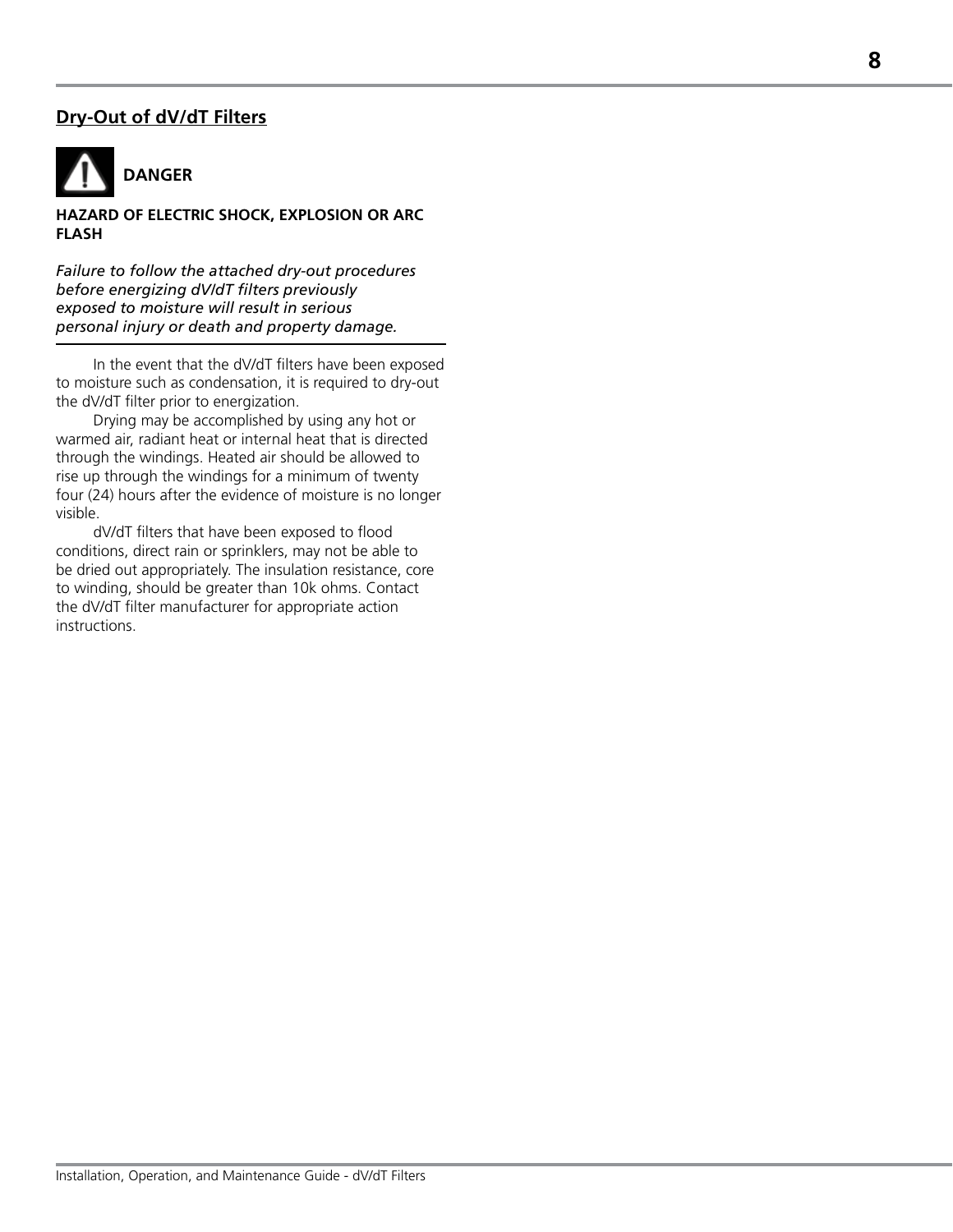# **Guide d'installation, de fonctionnement et d'entretien**

# **Filtres dV/dT**

Cet ouvrage traite des recommandations concernant l'installation, le fonctionnement et l'entretien d'un filtre dV/dT. Il est souligné que cet abrégé des directives doit être utilisé conformément aux normes et aux règlements qui régissent ces actions, et doit par conséquent être consulté.

|                              | Page |
|------------------------------|------|
| Avertissements               | 10   |
| Consignes de sécurité        | 11   |
| Général                      | 12   |
| Manutention                  | 12   |
| Réception et inspection      | 12   |
| Stockage                     | 12   |
| Installation                 | 13   |
| Ventilation                  | 13   |
| Accessibilité                | 13   |
| Niveaux sonores (suite)      | 13   |
| Branchements des câbles      | 14   |
| Mise à la terre              | 14   |
| Modification du filtre dV/dT | 14   |
| Avant la mise sous tension   | 14   |
| Fonctionnement               | 15   |
| Entretien                    | 15   |
| Séchage des filtres dV/dT    | 16   |



*Les images utilisées dans ce guide ne sont qu'une représentation et peuvent varier du produit réel.*

#### *Clause de non-responsabilité*

*Les pratiques recommandées dans cet ouvrage ont une portée générale et sont fournies sans garantie d'erreurs ou d'omissions. Les données techniques sont sujettes à modification à tout moment sans notification et toutes les corrections nécessaires seront incluses dans les éditions ultérieures.*

*Il faut communiquer avec le fabricant du transformateur ou un de leurs représentants pour les exigences spéciales.*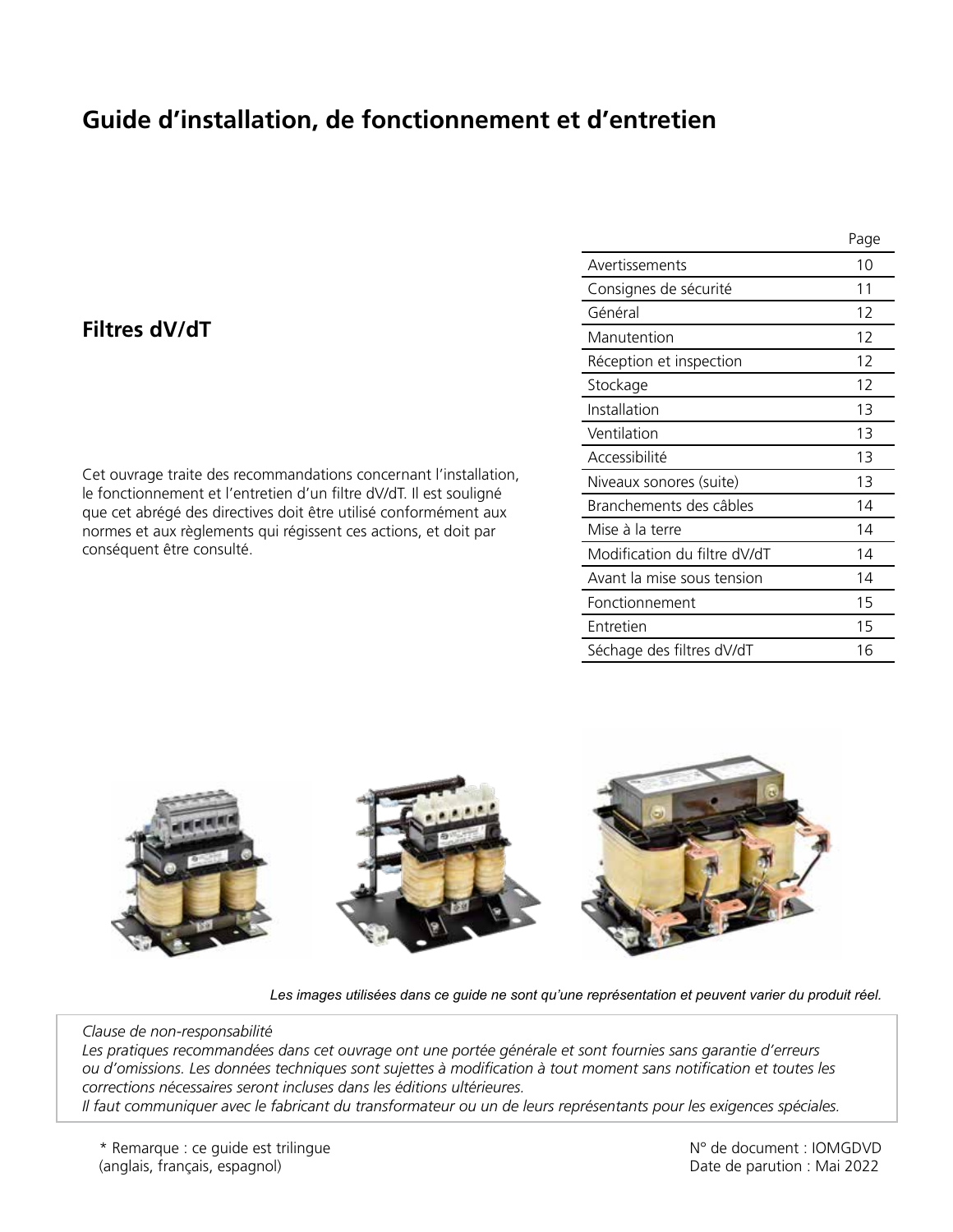# **AVERTISSEMENTS 10**

Ce guide traite des recommandations concernant l'installation, le fonctionnement et l'entretien d'un filtre dV/dT. Il est souligné que cet abrégé des directives doit être utilisé conformément aux normes et aux règlements qui régissent ces actions, et doit par conséquent être consulté.

Ces pratiques sont recommandées pour une utilisation générale et il faut communiquer avec le fabricant du filtre dV/dT ou un de leurs représentants pour les exigences spéciales.

Il est en outre recommandé que l'installation soit conforme aux normes et règlements applicables des codes nationaux, provinciaux et locaux et à la norme C57.94 de l'IEEE/ANSI. Tous les travaux doivent être réalisés en conformité avec les normes NFPA 70E et CSA Z462 pour la sécurité électrique sur le lieu de travail. Toujours utiliser l'équipement de protection individuelle (EPI) approprié.

#### **Remarque importante :**

L'équipement électrique doit strictement être installé, utilisé, nettoyé et entretenu par du personnel qualifié. Le fabricant n'assume aucune responsabilité des conséquences inhérentes à l'utilisation de ce matériel.

Ce guide contient des avertissements à respecter afin d'assurer la sécurité personnelle et de prévenir les dommages matériels. Lire ces directives attentivement et observer l'équipement pour se familiariser avec l'appareil avant de tenter de l'installer, l'exploiter, le nettoyer ou l'entretenir. Les avis se rapportant à la sécurité personnelle sont mis en évidence dans le guide à l'aide d'un symbole d'alerte à la sécurité, les avis se rapportant strictement aux dommages matériels ne sont pas accompagnés d'un symbole. Les avis énumérés ci-dessous sont classés en fonction du degré du danger. S'il y a plus d'un degré de danger, l'avertissement qui représente le plus haut degré est utilisé.

# L'appellation « DANGER » désigne **DANGER**

une situation de danger imminent qui, si elle n'est pas évitée, aura pour conséquence la mort ou des blessures graves, ou encore des dommages matériels substantiels.



# **AVERTISSEMENT**

L'appellation « AVERTISSEMENT » désigne une situation de danger potentiel qui, si elle n'est pas évitée, pourrait provoquer la mort ou des blessures graves et/ou des dommages matériels importants.

# **MISE EN GARDE**

L'appellation « MISE EN GARDE » désigne une situation de danger potentiel qui, si elle n'est pas évitée, pourrait causer des blessures légères ou moyennes, et/ou des dommages matériels.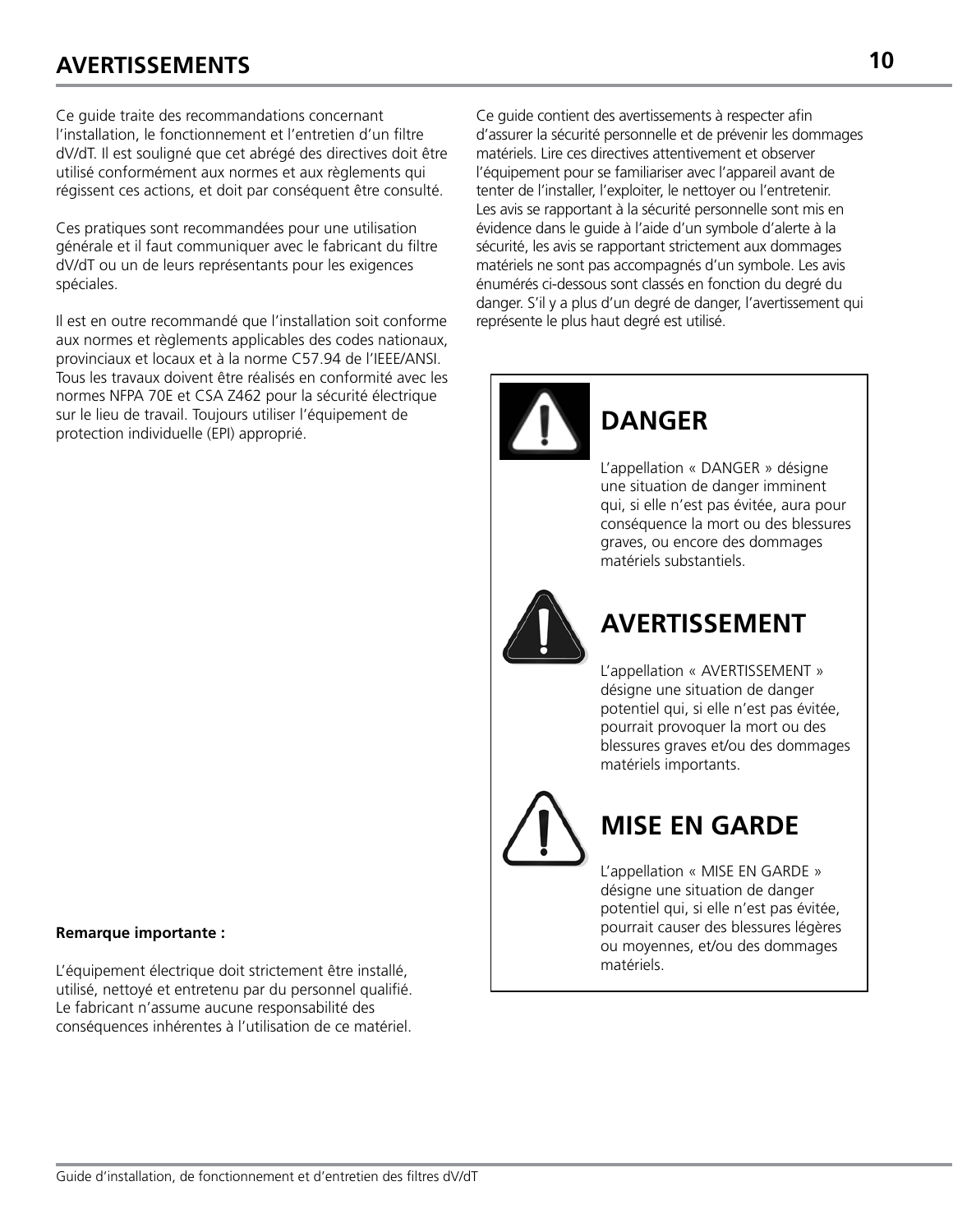# **Consignes de sécurité**



#### **RISQUE DE DÉCHARGE ÉLECTRIQUE, D'EXPLOSION OU DE COUP D'ARC**

*Se reporter à la plaque d'identification des classifications et tensions électriques. Cet équipement doit strictement être installé et entretenu par un électricien qualifié. Respecter toutes les exigences des normes NFPA 70E et CSA Z462 en matière de pratique de travail sécuritaire et d'équipement de protection individuelle (EPI).*

*Couper l'alimentation électrique avant d'effectuer des travaux à l'extérieur ou à l'intérieur de l'équipement.*

*Toujours utiliser un dispositif de détection de tension de calibre approprié pour confirmer que le courant est coupé.*

*Replacer tous les dispositifs, les portes et le couvercle avant de mettre l'équipement sous tension.*

*Le non-respect de ces instructions provoquera des blessures graves ou la mort.*

- 1. Ne pas lever ou déplacer l'unité sans l'équipement approprié et du personnel formé. S'assurer que l'unité soit uniquement soulevée à l'aide des dispositifs de levage fournis.
- 2. Vérifier soigneusement que l'unité ne présente aucun dommage avant de la décharger. En cas de dommages, le filtre dV/dT ne doit pas être mis sous tension et le fabricant du filtre dV/dT doit être contacté immédiatement.
- 3. Les branchements ne doivent s'effectuer qu'en conformité avec le schéma de la plaque signalétique ou des diagrammes de connexion et selon les codes et les normes locales en vigueur.
- 4. Vérifier que l'électricité est complètement coupée (y compris les commandes à alimentation arrière et la possible charge du condensateur) et que les enroulements sont mis à la terre avant de commencer un travail sur le filtre dV/dT ou à l'intérieur du boîtier.
- 5. S'assurer que toutes les mises à la terre et les terminaisons de ligne sont achevées et fixées avant de mettre l'unité sous tension.
- 6. Aucun câble ne doit entrer en contact avec le noyau, la bobine ou une pièce sous tension, à l'exception de la borne voulue. S'assurer de respecter à tout moment le dégagement minimal (consulter la section « Essais sur le terrain »).
- 7. Cet équipement doit strictement être installé et entretenu par un électricien qualifié.
- 8. Respecter toutes les exigences des normes NFPA 70E et CSA Z462 en matière de pratique de travail sécuritaire et d'équipement de protection individuelle (EPI).
- 9. Replacer tous les dispositifs, les portes et le couvercle avant de mettre l'équipement sous tension.
- 10. Dans le cas de travaux effectués autour du filtre dV/dT pouvant engendrer la chute d'objets étrangers à l'intérieur du noyau-bobines, couvrir celui-ci d'une toile de protection appropriée après la mise hors tension du filtre dV/dT. La protection doit être retirée et le filtre inspecté visuellement pour s'assurer de l'absence de tout objet étranger avant la remise sous tension du filtre dV/dT.
- 11. Aucun type de modification n'est autorisé sur l'équipement. Outre qu'elles annuleront la garantie, de telles actions peuvent entraîner des situations dangereuses dont seules seront responsables la ou les personnes effectuant les modifications.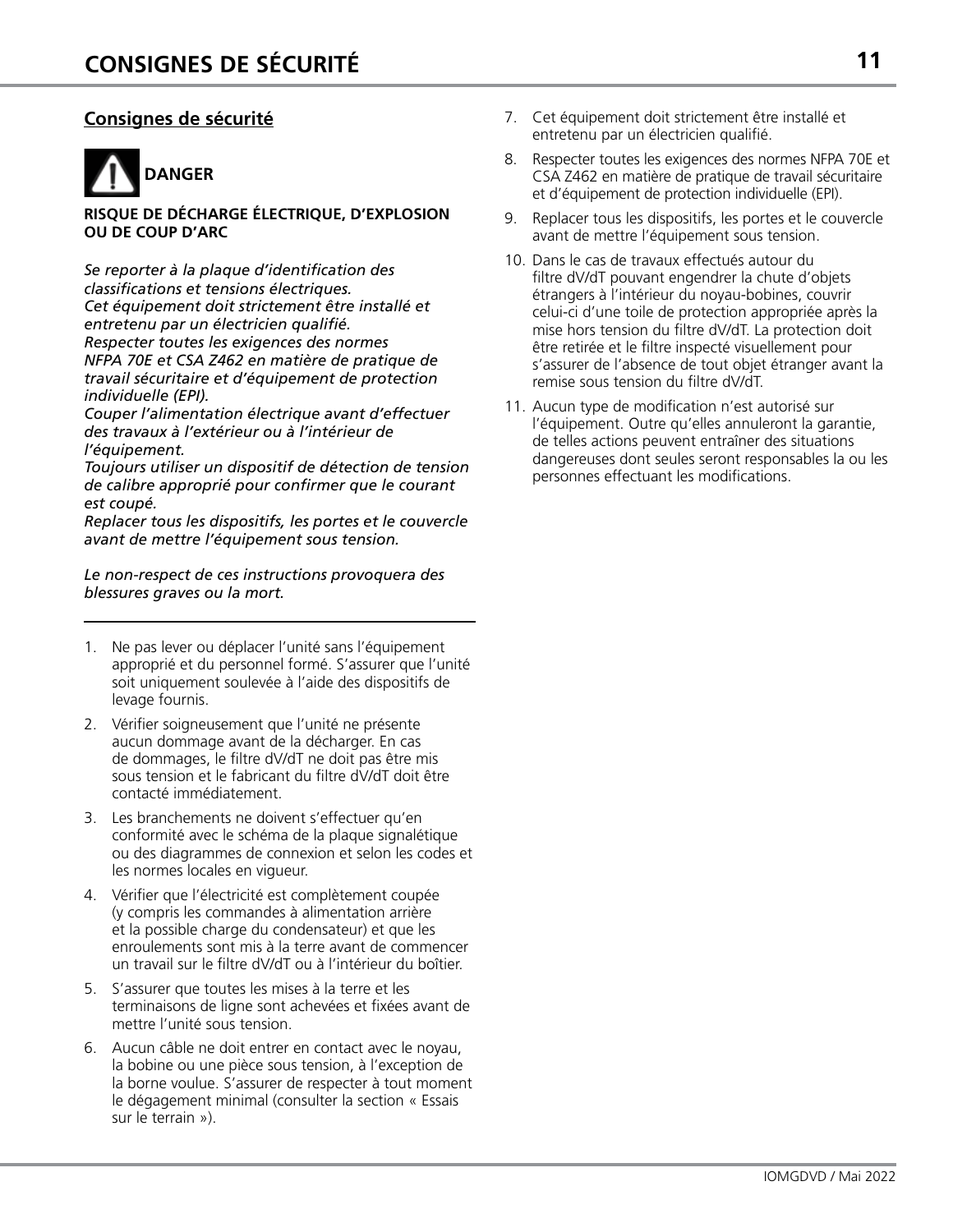# **Général**



**RISQUE DE DÉCHARGE ÉLECTRIQUE, D'EXPLOSION OU DE COUP D'ARC**

*Se reporter à la plaque d'identification des classifications et tensions électriques. Cet équipement doit strictement être installé et entretenu par un électricien qualifié. Respecter toutes les exigences des normes NFPA 70E et CSA Z462 en matière de pratique de travail sécuritaire et d'équipement de protection individuelle (EPI). Couper l'alimentation électrique avant d'effectuer des travaux à l'extérieur ou à l'intérieur de l'équipement. Toujours utiliser un dispositif de détection de tension de calibre approprié pour confirmer que le courant est coupé. Replacer tous les dispositifs, les portes et le couvercle avant de mettre l'équipement sous tension.*

#### **La violation de ces directives causera la mort ou des blessures graves.**

Il est recommandé de porter une attention particulière aux consignes suivantes afin d'obtenir un fonctionnement fiable et sûr.

L'installation, le fonctionnement et l'entretien du filtre dV/dT doivent être effectués par du personnel autorisé, formé et qualifié dans l'installation, la réparation et l'entretien du matériel électrique.

Comme tout autre équipement électrique, le filtre dV/dT doit être installé en conformité avec les codes de l'électricité nationaux et locaux en vigueur. Vous pouvez également vous référer à la norme C57.94 de l'IEEE/ ANSI pour les recommandations relatives à l'installation, l'utilisation, le fonctionnement et l'entretien des filtres dV/dT.

# **Manutention**



*Le non-respect des procédures de levage peut provoquer la mort, des blessures graves ou des dommages matériels.*

Utiliser l'équipement de levage approprié en fonction de la taille de chaque filtre dV/dT. Il est recommandé d'utiliser les barres d'écartement pour des raisons de sécurité et pour protéger le filtre dV/dT.

 Ne pas tenter de soulever ou de déplacer un filtre dV/dT par d'autres points que ceux indiqués. Éviter de faire subir au filtre dV/dT des chocs, des secousses et d'autres

manutentions brutales pouvant endommager le filtre dV/dT.

S'assurer de transporter les filtres dV/dT en position verticale – éviter de les incliner ou de les faire basculer.

### **Réception et inspection**

Le filtre dV/dT doit être inspecté dès sa réception pour vérifier l'absence de dommages survenus durant le transport et la conformité avec les documents d'expédition.

L'unité doit être examinée pour détecter toute rupture de son emballage, toute trace de bosselure ou de dommage sur les boîtiers ou si des pièces de la fiche d'envoi sont manquantes.

Si des dommages sont constatés, il faut immédiatement poser une réclamation auprès du transporteur et transmettre une deuxième copie de toutes les informations pertinentes relatives à la commande et aux circonstances au bureau de vente local du fabricant du filtre dV/dT.

Si l'examen de l'unité se fait à l'extérieur, prendre les précautions nécessaires pour la protéger des éléments pouvant présenter davantage de risques.

# **Stockage**



*Le non-respect des procédures de levage peut provoquer la mort, des blessures graves ou des dommages matériels.*

Un filtre dV/dT qui n'est pas immédiatement installé et mis sous tension doit être entreposé dans un endroit propre et sec, à l'abri de tous contaminants atmosphériques de l'environnement. Le filtre dV/dT doit être entreposé de façon à ne constituer aucun danger.

Pour un entreposage à long terme, il est recommandé que le filtre dV/dT soit conservé dans un bâtiment chauffé à une température constante et suffisamment aéré pour éviter la condensation en conservant la pellicule de protection en plastique. Si l'entreposage dans un bâtiment chauffé n'est pas possible, le filtre dV/dT doit être correctement protégé contre les contaminants et l'humidité. Dans les cas extrêmes, ne pas entreposer à des températures inférieures à -40 °C (-40 °F).

Veillez particulièrement à éviter la formation de condensation dans le filtre dV/dT entreposé. Les unités qui doivent être mises sous tension après avoir été entreposées à basse température ou pendant une longue période doivent être chauffées jusqu'à -25 °C (-13 °F) avec de l'air chaud ou de la chaleur radiante. Lorsque l'unité atteint cette température et qu'elle est libre de toute condensation et d'autres contaminants liés à l'entreposage, on peut en toute sécurité la mettre sous tension.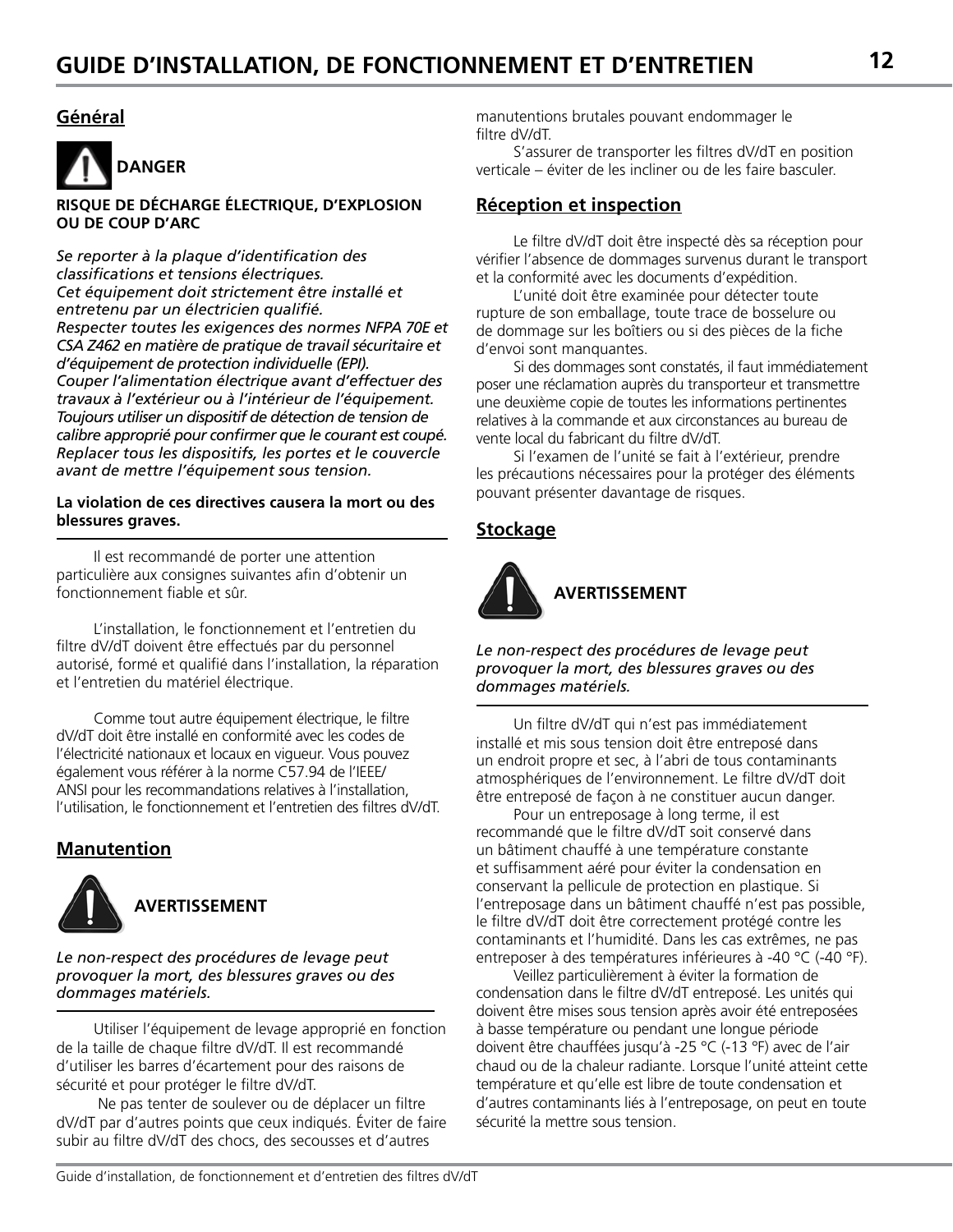# **Installation**



#### **RISQUE DE DÉCHARGE ÉLECTRIQUE, D'EXPLOSION OU DE COUP D'ARC**

*Le non-respect de ces instructions d'installation et tous les codes nationaux et locaux applicables lors de l'installation et du raccordement d'un filtre dV/ dT entraînera la mort ou des blessures graves ou des dommages matériels importants.*

Le filtre dV/dT est conçu pour être utilisé avec des VFD (variateurs électroniques de vitesse) triphasés et trifilaires. Il est impératif que le dispositif soit installé dans sa position spécifique par rapport au variateur électronique de vitesse, comme le montre le schéma unifilaire suivant.



#### Alimentation Biphasée + Terre

Il est important que l'unité soit installée dans un endroit sec où l'air ambiant est propre. Ne pas installer dans un environnement excessivement humide chargé de contaminants comme la poussière, l'huile, les gaz corrosifs et d'autres vapeurs chimiques, sans se limiter à ceux-ci.

Dans le cas où un filtre dV/dT aurait été soumis à de l'humidité ou mouillé avant l'installation, s'assurer de bien le nettoyer et le sécher avant la mise sous tension. Dans ce cas, nous vous recommandons de souffler de l'air chaud dans le filtre dV/dT afin de sécher les composants internes.

#### **Câblage d'excitation**

Tous les points de raccordement du filtre dV/dT sont clairement indiqués comme suit :

• A1, B1 et C1 doivent être connectés aux phases U, V et W à la sortie du variateur électronique de vitesse.

• A2, B2 et C2 doivent être connectés à T1, T2 et T3 du moteur. Connecter selon le schéma suivant :



Bornes de connexion du câblage sur le terrain, bornes d'alimentation des filtres dV/dT : bornier ou plaque terminale. Les plages de capacité de taille de fil et le couple de serrage pour les bornes d'alimentation sont indiqués dans le tableau ci-dessous.

| <b>Terminal</b> | <b>Ampères</b> | Conçu pour         | <b>Couples</b><br>de serrage<br>maximum |
|-----------------|----------------|--------------------|-----------------------------------------|
| Terminal        | $3 - 7$        | 13 - 10 AWG        | $11$ po-lb                              |
| Terminal        | $9 - 22$       | 12 - 8 AWG         | 18 po-lb                                |
| Terminal        | $22 - 54$      | 10-2 AWG           | $26$ po- $lb$                           |
| Borne           | 65 - 108 A     | Matériel de 1/4 po | 10 pi-lb                                |

# **Ventilation**



*Le non-respect des instructions de ventilation peut provoquer la mort, des blessures graves ou des dommages matériels.*

Les filtres doivent être installés dans un endroit où ils pourront être refroidis par la circulation de l'air à une température ambiante moyenne de 30 °C (86 °F) qui ne doit jamais excéder 40 °C (104 °F).

Une bonne ventilation est essentielle pour que les filtres dV/dT atteignent la capacité indiquée sur leur plaque signalétique.

# **Accessibilité**



#### *Le non-respect des instructions d'accessibilité peut provoquer des blessures ou des dommages matériels.*

Les normes du code national de l'électricité exigent que les filtres dV/dT soient accessibles pour l'inspection et placés en conséquence.

Il convient aussi d'éviter les zones où des personnes pourraient être exposées à des pièces sous tension lors de l'inspection.

Une protection adéquate doit être assurée en toute circonstance.

### **Niveaux sonores (suite)**

Les filtres dV/dT sont des appareils alimentés par l'électricité qui, par leur nature, émettent un certain niveau de bruit pendant le fonctionnement normal.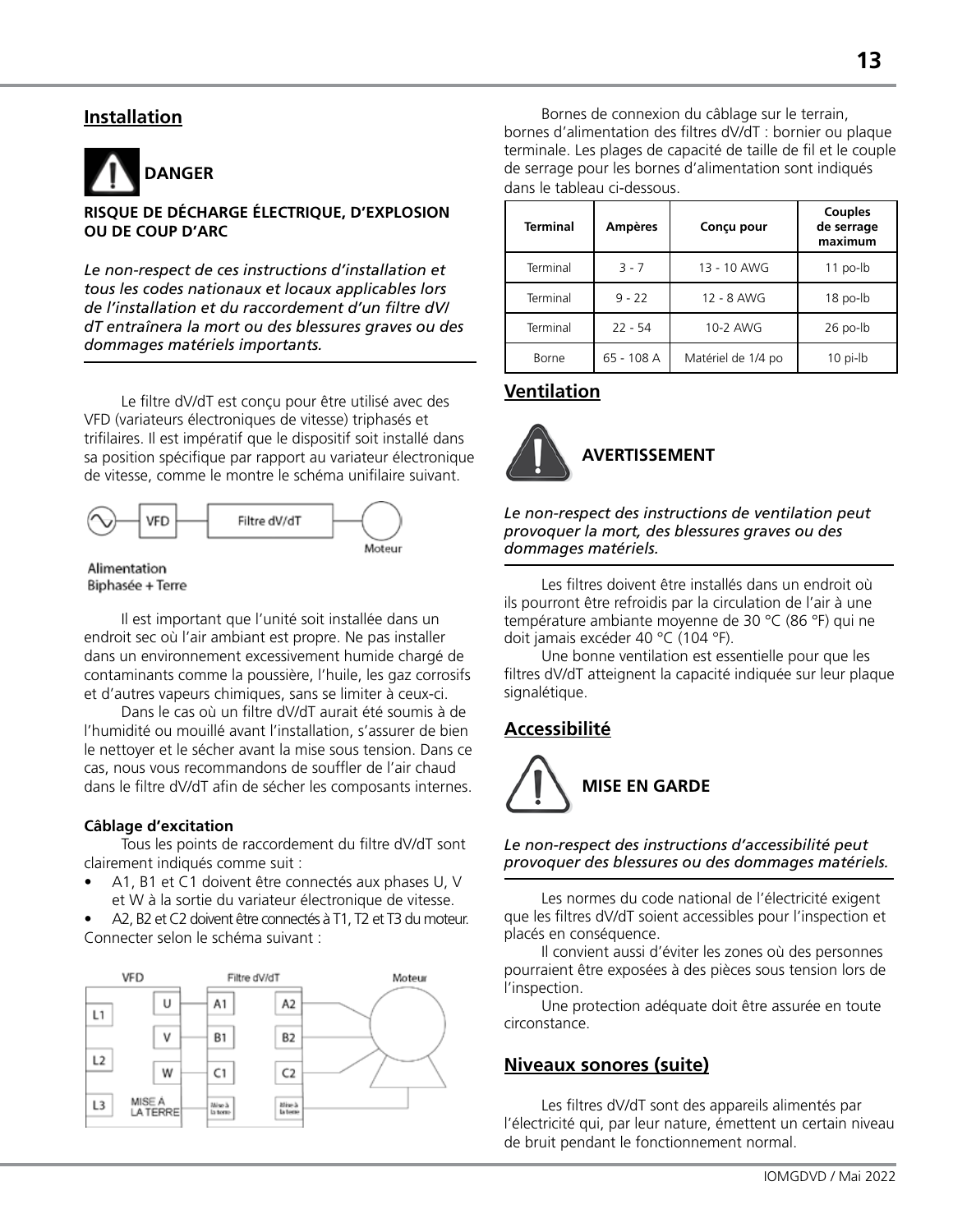Les filtres dV/dT sont tenus de respecter les normes NEMA en matière de niveau sonore maximal admissible. Ces normes varient de 40 à 67 dB et peuvent constituer une source de gêne pour les personnes qui travaillent ou résident à proximité.

# **Branchements des câbles**



**RISQUE DE DÉCHARGE ÉLECTRIQUE, D'EXPLOSION OU DE COUP D'ARC**

*Le non-respect de ces instructions provoquera la mort, des blessures graves ou des dommages matériels.*

*Ne jamais essayer de changer les connexions à moins que le dV/dT soit hors tension et que tous les enroulements soient mis à la terre.*

# **Mise à la terre**



#### **RISQUE DE DÉCHARGE ÉLECTRIQUE, D'EXPLOSION OU DE COUP D'ARC**

*Omettre de mettre à la terre le filtre dV/dT adéquatement selon les codes et les normes en vigueur peut engendrer des blessures graves ou mortelles.*

Tous les filtres dV/dT sont solidement mis à la terre sur l'un des supports de montage ou sur l'intérieur du boîtier pour s'assurer que toutes les pièces métalliques conductrices ont le même potentiel.

Pour assurer la sécurité pendant l'utilisation, le filtre dV/dT doit être correctement mis à la terre avant d'être mis sous tension. La plupart des filtres dV/dT disposent d'un emplacement principal de la terre identifié en conséquence. Si un emplacement principal de la terre n'est pas fourni, il incombe à l'installateur de faire et de vérifier les raccordements nécessaires à la terre.

Cette mise à la terre doit être effectuée en conformité avec tous les codes et normes électriques nationaux et locaux.

# **Modification du filtre dV/dT**



**RISQUE DE DÉCHARGE ÉLECTRIQUE, D'EXPLOSION OU DE COUP D'ARC**

*Un mauvais fonctionnement ou une mauvaise utilisation de cet équipement peut entraîner des blessures graves ou mortelles et des dommages matériels.*

Le fonctionnement de cet équipement relève de la responsabilité du client ou de son agent. Un mauvais fonctionnement ou une mauvaise utilisation peut entraîner des blessures graves ou mortelles et/ou des dommages matériels.

Toute modification de cet équipement doit être conforme à tous les codes et normes applicables. Certaines modifications peuvent compromettre les conditions de garantie.

 Il incombe à la personne qui effectue les modifications de l'équipement de (i) s'assurer que les exigences de performance et de sécurité applicables sont toujours respectées par l'équipement modifié; et (ii) confirmer que les modifications proposées n'annuleront pas la garantie du fabricant.

# **Avant la mise sous tension**



#### **RISQUE DE DÉCHARGE ÉLECTRIQUE, D'EXPLOSION OU DE COUP D'ARC**

*Ne pas installer le filtre dV/dT en conformité avec tous les codes/normes applicables et les instructions contenues dans ce livret entraînera des blessures graves ou la mort et des dégâts matériels.*

#### **Pour un fonctionnement adéquat et sans danger du filtre dV/dT, veuillez vérifier ce qui suit :**

- a) Il faut vérifier le dégagement et le serrage adéquat de tous les branchements électriques.
- b) S'il existe un soupçon quelconque que le filtre dV/ dT a été exposé à de l'humidité pendant le transport ou l'entreposage, vous devez vérifier qu'il soit sec avant la mise sous tension. Ceci peut être exécuté en faisant un test d'induction de résistance (test Megger). Si vous suspectez que le filtre dV/dT a été exposé à l'humidité, il faut le sécher avant la mise sous tension en suivant les procédures de séchage décrites dans ce manuel.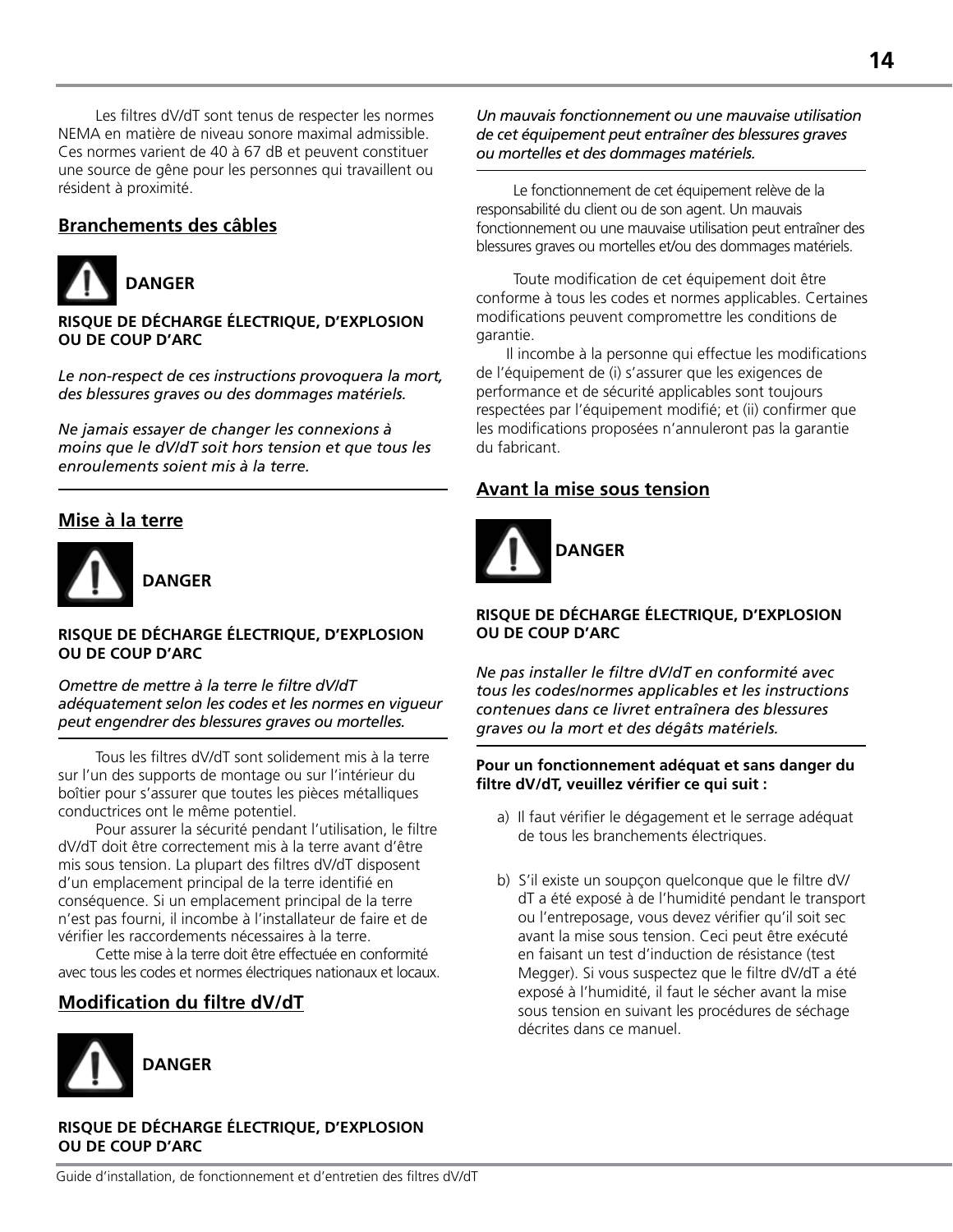# **Fonctionnement**



#### **RISQUE DE DÉCHARGE ÉLECTRIQUE, D'EXPLOSION OU DE COUP D'ARC**

*Ne pas faire fonctionner le filtre dV/dT selon tous les codes et les normes applicables et les instructions ci-jointes peut entraîner des blessures graves ou la mort.*



# **AVERTISSEMENT**

*Omettre d'identifier et de corriger les causes profondes de la surchauffe du filtre dV/dT peut entraîner la mort ou des blessures graves, des dommages matériels ou réduire considérablement la durée de vie du filtre dV/dT.*

Les normes C57.96 de l'ANSI donnent des directives pour le chargement des filtres dV/dT dans différentes conditions, notamment :

- → Dans les températures ambiantes différentes de celles requises pour le bon fonctionnement du filtre dV/ dT. L'ANSI recommande une température ambiante maximale de 40 °C.
- **→** La surcharge de courte durée en fonction du temps et de la température ainsi que la perte de vie utile du filtre dV/dT.
- $\rightarrow$  La surcharge qui se traduit par une diminution de la durée de vie du filtre dV/dT.

Si le filtre dV/dT subit une augmentation de température, les facteurs suivants doivent être immédiatement envisagés et corrigés :

- Sur-excitation de l'unité à la suite d'une surtension de l'alimentation ou d'une surcharge.
- $\rightarrow$  Températures ambiantes supérieures à la normale.
- Surcharge supérieure aux directives C57.96 de l'ANSI.

Le filtre dV/dT peut être arrêté et entreposé pour des périodes prolongées sans subir de détérioration.

Il faut soigneusement nettoyer et sécher les unités avant de les mettre sous tension, comme indiqué précédemment. Un emballage approprié et des mesures de prévention de l'humidité durant l'entreposage sont essentiels.

# **Entretien**



#### **RISQUE DE DÉCHARGE ÉLECTRIQUE, D'EXPLOSION OU DE COUP D'ARC**

*Omettre de couper l'alimentation, isoler et mettre à la terre les bornes du filtre dV/dT ainsi que de vérifier le potentiel de terre sur tous les terminaux avant d'effectuer des travaux sur ledit filtre entraînera des blessures graves ou la mort.*

*L'insertion d'objets par les ouvertures de la ventilation alors que le filtre dV/dT est sous tension peut entraîner des blessures graves ou la mort.*

Dans des conditions de fonctionnement et des environnements normaux, les filtres dV/dT nécessitent soin et inspection périodique. Cela est essentiel si l'unité est installée dans des conditions environnementales difficiles (par exemple, dans un environnement avec des niveaux élevés de pollution et de poussière, etc.).

#### **L'entretien ne doit s'effectuer que sur un filtre dV/dT hors tension, isolé et dont toutes les bornes sont mises à la terre.**

L'entretien comprend généralement le nettoyage, le serrage des barrettes et des connexions boulonnées au niveau de couple prescrit, la vérification et l'entretien des dispositifs auxiliaires et une analyse infrarouge ou image thermique du filtre dV/dT.

Une pratique acceptée consiste à aspirer ou souffler de l'air comprimé de haut en bas pour supprimer la poussière dans les conduits d'une bobine de filtre dV/dT. Utiliser de l'air sec à basse pression pour éviter de contaminer davantage les enroulements par des matériaux étrangers.

Le raccordement à la terre doit également être vérifié pour garantir un branchement de faible impédance.

| <b>VALEURS DE COUPLES RECOMMANDÉES POUR</b> |                                                                    |                      |                  |  |
|---------------------------------------------|--------------------------------------------------------------------|----------------------|------------------|--|
| LES BRANCHEMENTS ÉLECTRIQUES BOULONNÉS      |                                                                    |                      |                  |  |
| <b>TAILLE DU</b>                            | <b>ACIER ORDINAIRE</b><br><b>LAITON</b><br><b>ACIER INOXYDABLE</b> |                      |                  |  |
| <b>BOULON</b>                               | <b>CALIBRE 5</b>                                                   | <b>ALLIAGE CU270</b> | <b>B8 OU B8M</b> |  |
|                                             | pi-lb [Nm] ±5 %                                                    | pi-lb [Nm] $±5%$     | pi-lb [Nm] ±5 %  |  |
| $1/4 - 20$                                  | 7[10]                                                              | $3,8$ [5]            | 5[6]             |  |
| $3/8 - 16$                                  | 20 [27]                                                            | 14 [18]              | 15 [20]          |  |
| $1/2 - 13$                                  | 60 [70]                                                            | 33 [45]              | 37 [50]          |  |
| 8 mm                                        | 20 [23]                                                            | $12$ [14]            | 12 [14]          |  |
| 12 mm                                       | 60 [70]                                                            | 33 [45]              | 37 [50]          |  |

**\* Remarque : Les valeurs de couples ci-dessus sont pour les boulons secs et non lubrifiés.**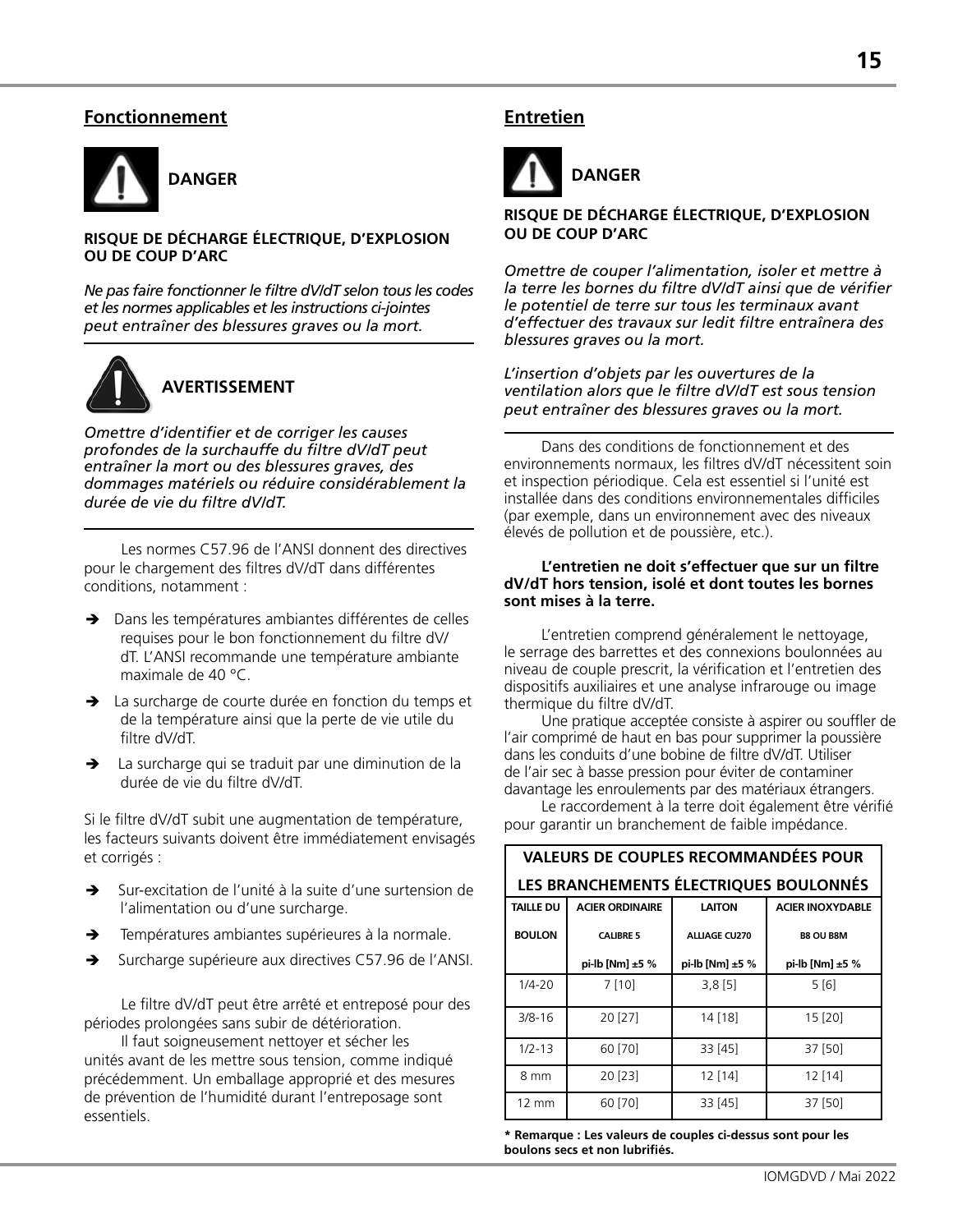# **Séchage des filtres dV/dT**



**RISQUE DE DÉCHARGE ÉLECTRIQUE, D'EXPLOSION OU DE COUP D'ARC** 

*Le non-respect des procédures de séchage jointes avant la mise sous tension des filtres dV/dT préalablement exposés à l'humidité entraînera des blessures graves ou la mort et des dommages matériels.*

Dans le cas où les filtres dV/dT ont été exposés à de l'humidité, comme de la condensation, il est nécessaire de sécher le filtre dV/dT avant de le mettre sous tension.

Le séchage peut s'effectuer avec n'importe quel air chaud ou réchauffé, de la chaleur radiante ou un chauffage interne dirigé à travers les enroulements. L'air chaud doit être envoyé dans les enroulements pendant au moins vingt-quatre (24) heures après avoir constaté qu'il n'y a plus d'humidité visible.

Les filtres dV/dT qui ont été inondés, qui ont été exposés à la pluie ou qui ont été mouillés par des gicleurs pourraient ne pas être séchés adéquatement. La résistance d'isolement, du noyau à l'enroulement, doit être supérieure à 10k ohms. Veuillez contacter le fabricant du filtre dV/dT pour obtenir des instructions d'intervention appropriées.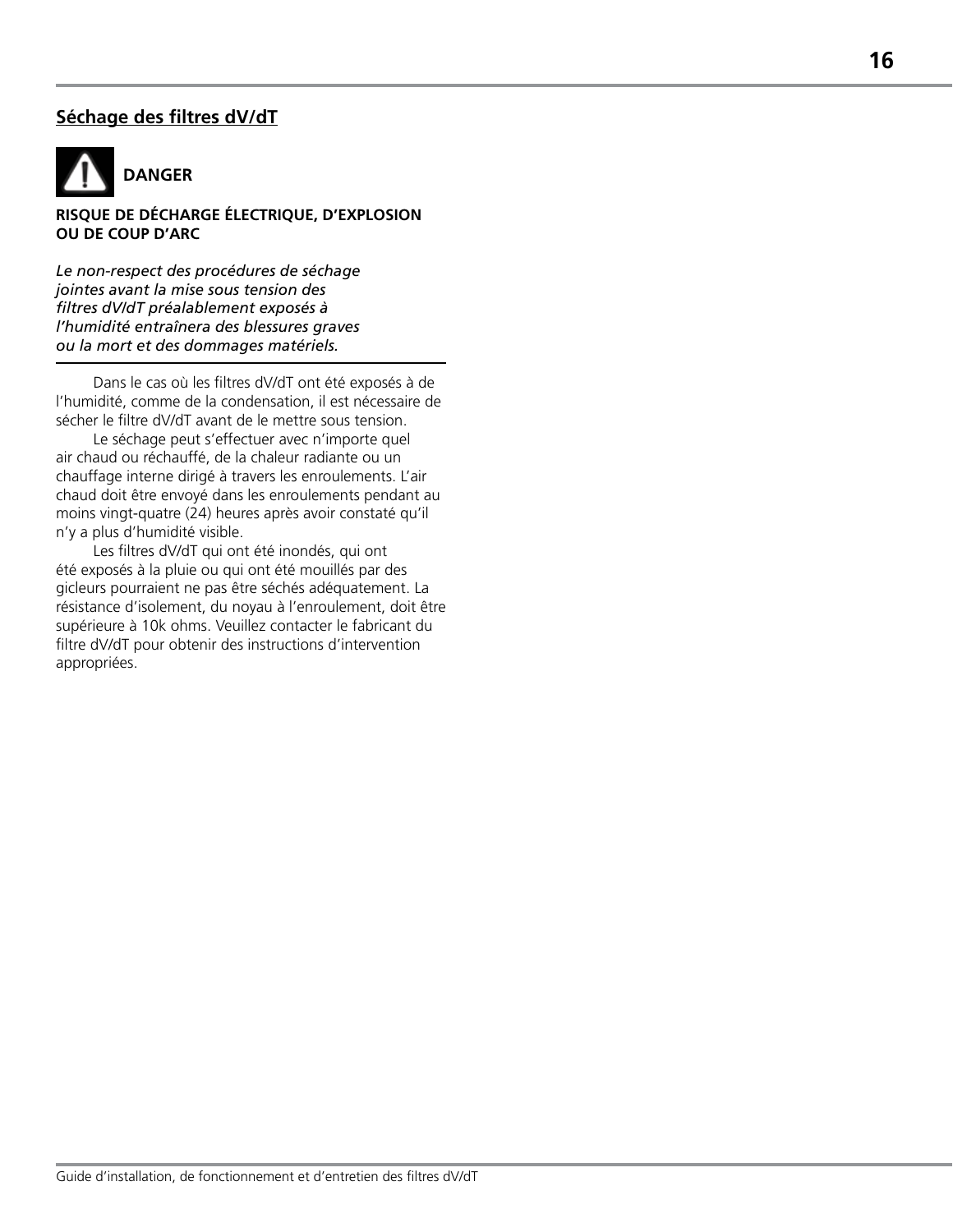# **Guía de Instalación, Operación y Mantenimiento**

# **Filtros DV/DT**

Este manual contiene recomendaciones para la instalación, la operación y el mantenimiento de los filtros DV/DT. Se hace hincapié en que estas instrucciones abreviadas deben utilizarse en conjunto con todos los códigos locales y nacionales, y deben ser referidas en consecuencia.

|                             | Página |
|-----------------------------|--------|
| Advertencias                | 18     |
| Instrucciones de seguridad  | 19     |
| General                     | 20     |
| Manipulación                | 20     |
| Recepción e inspección      | 20     |
| Almacenamiento              | 20     |
| Instalación                 | 21     |
| Ventilación                 | 21     |
| Accesibilidad               | 21     |
| Niveles de sonido           | 21     |
| Conexiones de cable         | 22     |
| Puesta a tierra             | 22     |
| Alteración del filtro DV/DT | 22     |
| Antes de energizar          | 22     |
| Operación                   | 23     |
| Mantenimiento               | 23     |
| Secado de filtros DV/DT     | 24     |



*Las imágenes utilizadas en esta guía solo son una representación y pueden variar en comparación con el producto real.*

#### *Descargo de responsabilidad*

*Las prácticas recomendadas en este manual corresponden a aplicaciones generales y se suministran sin responsabilidad alguna por errores u omisiones. Los datos técnicos están sujetos a cambios en cualquier momento y sin previo aviso, y las correcciones necesarias se incluirán en las siguientes ediciones.*

*Los requisitos especiales deben ser referidos al fabricante o su representante.*

\*Nota: Esta guía es trilingüe (inglés, francés, español).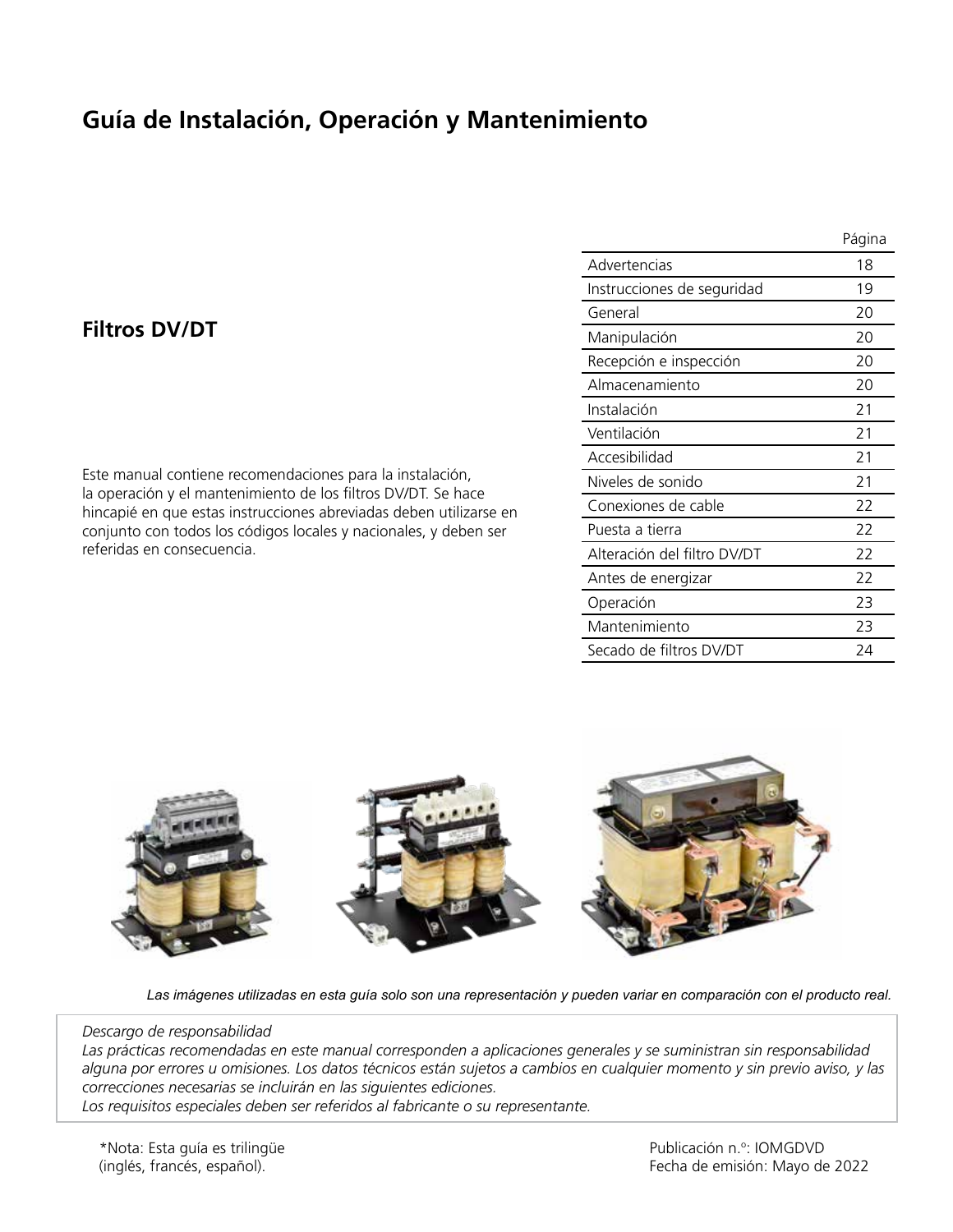# **ADVERTENCIAS 18**

Esta guía contiene recomendaciones para la instalación, la operación y el mantenimiento de los filtros DV/DT. Se hace hincapié en que estas instrucciones abreviadas deben utilizarse en conjunto con todas las normas y códigos locales que cubren dicho trabajo, y deben ser referidas en consecuencia.

Estas prácticas recomendadas son para aplicaciones generales y cualquier requerimiento especial debe referirse al fabricante del filtro DV/DT o su representante.

Además se recomienda que el trabajo de instalación se rija por todos los códigos, estándares y regulaciones nacionales, estatales y locales aplicables, y ANSI/IEEE C57.94. Todo el trabajo debe realizarse de acuerdo con el Estándar para la Seguridad eléctrica en el lugar de trabajo 70E de la NFPA y CSA Z462, Seguridad eléctrica en el lugar de trabajo. Siempre utilice equipo de protección personal (EPP) apropiado.

Este manual contiene advertencias a considerar para garantizar la seguridad personal y evitar daños materiales. Lea atentamente estas instrucciones y observe el equipo para familiarizarse con el dispositivo antes de instalarlo, operarlo, darle servicio o mantenimiento. Los avisos sobre la seguridad personal están resaltados en el manual con un símbolo de advertencia de seguridad. Los avisos relativos solo a daños materiales no llevan dicho símbolo. Estos avisos que se muestran a continuación se ordenan de acuerdo con el grado de peligro. Si existe más de un grado de peligro, se utilizará la advertencia que representa el grado más alto de peligro.

**PELIGRO**

# **ADVERTENCIA**

PELIGRO indica una situación de peligro inminente que, de no evitarse, ocasionará la muerte, lesiones graves o daños materiales considerables.

ADVERTENCIA indica una situación potencialmente peligrosa que, de no evitarse, puede ocasionar la muerte, lesiones graves o daños materiales considerables.

# **PRECAUCIÓN**

PRECAUCIÓN indica una situación potencialmente peligrosa que, de no evitarse, puede ocasionar lesiones o daños materiales leves o moderados.

#### **Nota importante:**

La instalación, la operación, el servicio y el mantenimiento del equipo eléctrico deben estar a cargo de personal calificado únicamente. No se asume responsabilidad alguna por parte del fabricante con respecto a las consecuencias que deriven del uso de este material.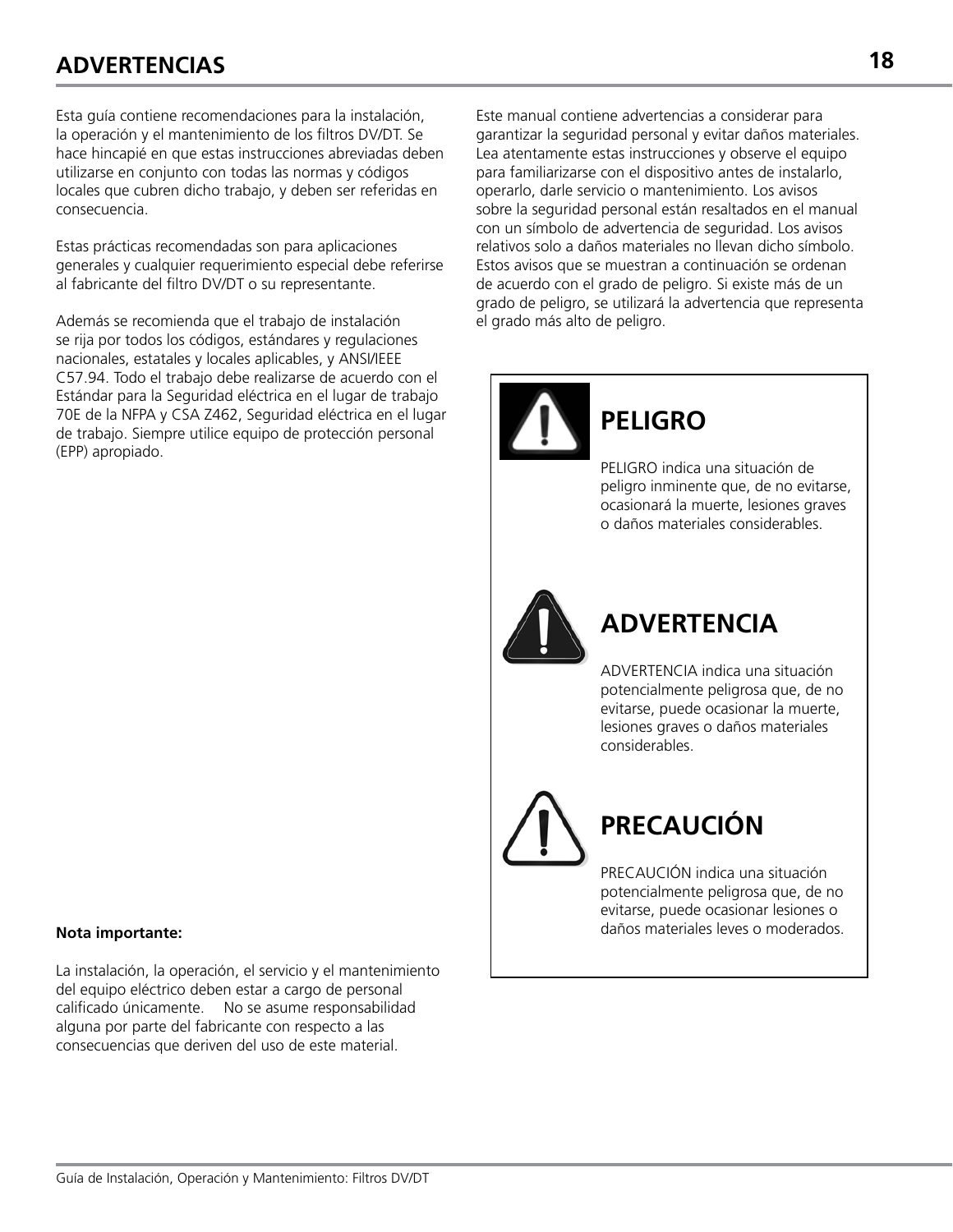# **Instrucciones de seguridad**



#### **PELIGRO DE DESCARGA ELÉCTRICA, EXPLOSIÓN O ARCO ELÉCTRICO**

*Consulte las clasificaciones y la tensión en la placa de características.*

*La instalación y el servicio de este equipo deberán ser realizados únicamente por parte de personal de equipos eléctricos calificado.*

*Siga todos los requisitos de la norma NFPA 70E y CSA Z462 sobre la práctica de trabajo seguro y el equipo de protección personal (EPP).*

*Apague el suministro de alimentación de este equipo antes de realizar cualquier trabajo en el equipo o en su interior.*

*Utilice siempre un dispositivo de detección de tensión adecuado para confirmar que la alimentación esté apagada.*

*Reemplace todos los dispositivos, puertas y cubiertas antes de encender este equipo.*

*El incumplimiento de estas instrucciones provocará lesiones graves o la muerte.*

- 1. No levante o mueva la unidad si no cuenta con el equipo adecuado y personal capacitado adecuadamente. Asegúrese de que la unidad solo se levante con las provisiones de elevación que se ofrecen.
- 2. No descargue la unidad hasta que haya sido completamente inspeccionada en busca de daños. Si se identifican daños, no se debe energizar el filtro DV/DT y se debe contactar al fabricante del filtro DV/DT de inmediato.
- 3. Las conexiones deben hacerse solo de acuerdo con el diagrama de la placa de características o los dibujos de conexión y los códigos y estándares locales aplicables.
- 4. Asegúrese de que toda la energía (incluido el control de retroalimentación y la carga posible del condensador) esté desconectada y que todos los devanados estén conectados a tierra antes de realizar cualquier trabajo en el filtro DV/DT o el interior del gabinete.
- 5. Asegúrese de que todas las conexiones a tierra y los terminales de línea estén completos y ajustados antes de energizar la unidad.
- 6. Ningún cable debe entrar en contacto con el núcleo, la bobina o cualquier parte en funcionamiento, sino únicamente con la terminal a la que corresponde. Asegúrese de que se mantengan las distancias mínimas en todo momento. (Consulte la sección Pruebas de campo).
- 7. La instalación y el servicio de este equipo deberán ser realizados únicamente por parte de personal de equipos eléctricos calificado.
- 8. Siga todos los requisitos de la norma NFPA 70E y CSA Z462 sobre la práctica de trabajo seguro y el equipo de protección personal (EPP).
- 9. Reemplace todos los dispositivos, puertas y cubiertas antes de encender este equipo.
- 10. En caso de que se realicen trabajos alrededor del filtro DV/DT que puedan provocar la caída de objetos extraños dentro del núcleo y el conjunto de la bobina, primero desenergice el filtro DV/DT y luego cubra el núcleo y la bobina con una tela protectora apropiada. La tela protectora se debe retirar y el filtro DV/DT se debe inspeccionar visualmente para detectar objetos extraños antes de volver a energizar el filtro DV/DT.
- 11. No se permite realizar modificaciones de ningún tipo en el equipo. Aparte de anular la garantía, dichas acciones pueden dar pie a situaciones peligrosas en las que las personas que realizan las modificaciones serán las únicas responsables.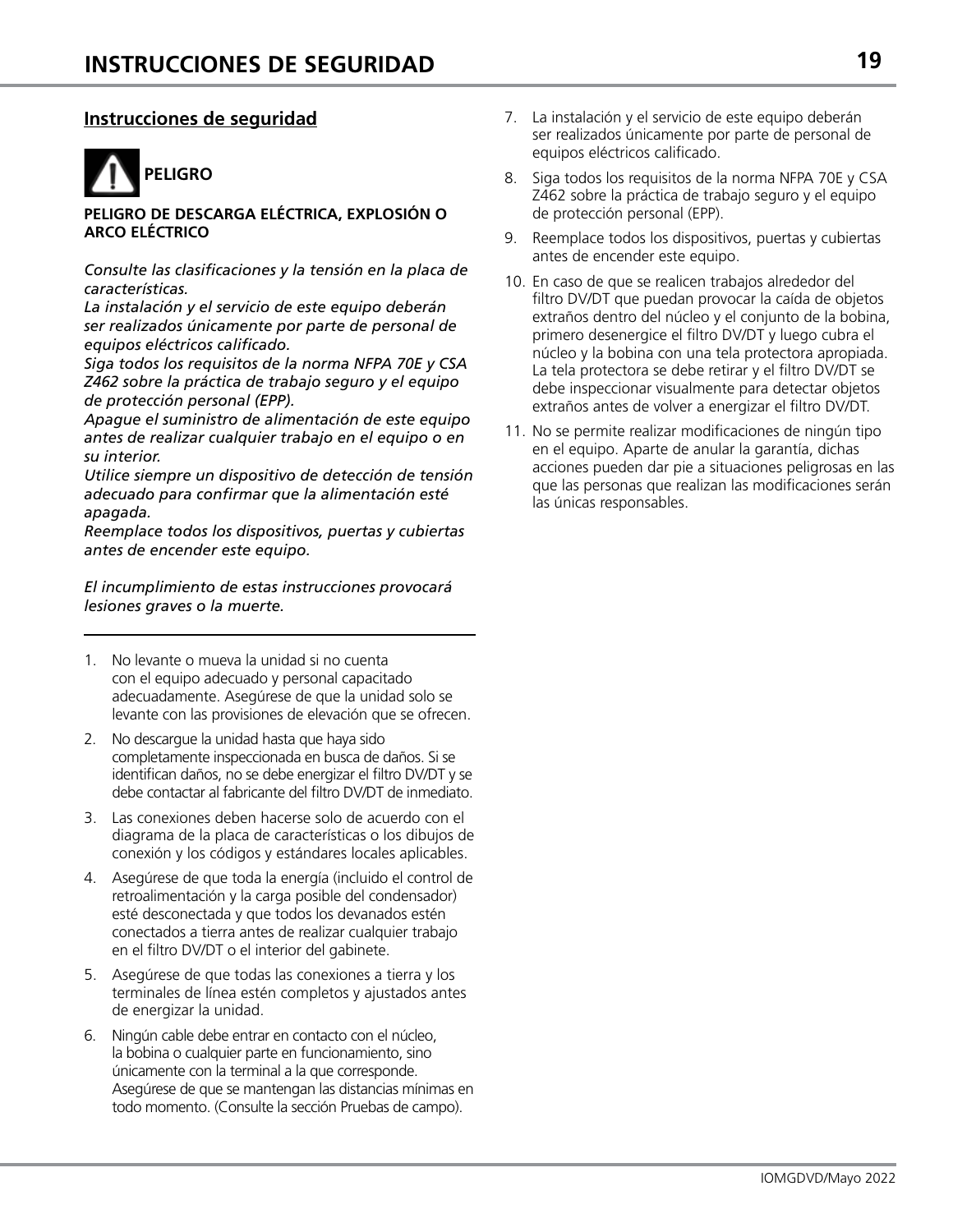### **General**



#### **PELIGRO DE DESCARGA ELÉCTRICA, EXPLOSIÓN O ARCO ELÉCTRICO**

*Consulte las clasificaciones y la tensión en la placa de características.*

*La instalación y el servicio de este equipo deberán ser realizados únicamente por parte de personal de equipos eléctricos calificado.*

*Siga todos los requisitos de la norma NFPA 70E y CSA Z462 sobre la práctica de trabajo seguro y el equipo de protección personal (EPP).*

*Apague el suministro de alimentación de este equipo antes de realizar cualquier trabajo en el equipo o en su interior.*

*Utilice siempre un dispositivo de detección de tensión adecuado para confirmar que la alimentación esté apagada.*

*Reemplace todos los dispositivos, puertas y cubiertas antes de encender este equipo.*

#### **El incumplimiento de estas instrucciones podrá causar la muerte o lesiones graves.**

Se recomienda prestar mucha atención a las siguientes instrucciones para una operación segura y confiable.

La instalación, la operación y el mantenimiento del filtro DV/DT deben ser realizados por parte de personal autorizado, capacitado y calificado para la instalación, la reparación y el mantenimiento de equipo eléctrico.

En cuanto a cualquier otro equipo eléctrico, el filtro DV/DT se debe instalar de acuerdo con los requisitos de todos los códigos eléctricos nacionales y locales aplicables. También se puede consultar la norma ANSI/IEEE C57-94 para conocer las recomendaciones de instalación, aplicación, operación y mantenimiento de los filtros DV/DT.

# **Manipulación**



*El incumplimiento de los procedimientos de elevación puede provocar la muerte, lesiones graves o daños materiales.*

Se debe utilizar un equipo de elevación apropiado según el tamaño de cada filtro DV/DT. Para fines de seguridad y protección del filtro DV/DT, se recomienda utilizar barras separadoras.

 No se debería intentar levantar ni mover un filtro DV/DT desde ningún punto de la unidad aparte de los indicados. Evite someter el filtro DV/DT a impactos, sacudidas y otros tipos de manipulación tosca que puedan dañar el filtro DV/DT.

Asegúrese de transportar los filtros DV/DT en posición vertical. Evite inclinarlos.

### **Recepción e inspección**

Inmediatamente después de recibir el filtro DV/ DT, debe revisarlo en busca de daños de transportación y verificar su estado correcto de acuerdo con los documentos de envío.

La unidad debe examinarse en busca de rupturas en el empaque, abolladuras y daños en la estructura o partes de la lista del empaque que falten.

Si se observa algún daño, se debe presentar un reclamo de inmediato ante el transportista y se debe enviar de inmediato una segunda copia de toda la información pertinente relativa al pedido y las circunstancias a la oficina de ventas local del fabricante del filtro DV/DT.

Si se lleva a cabo el examen de la unidad al aire libre, debe tener precaución para proteger la unidad contra factores que puedan representar un peligro mayor.

# **Almacenamiento**



*El incumplimiento de los procedimientos de elevación puede provocar la muerte, lesiones graves o daños materiales.*

Los filtros DV/DT que no vayan a ser instalados y energizados de inmediato se deben guardar en un ambiente seco y limpio lejos de cualquier contaminante ambiental transportado por el aire. Los filtros DV/DT se deben guardar de tal manera que no representen ningún tipo de peligro.

Se recomienda guardar los filtros DV/DT en un edificio con calefacción, temperatura uniforme y circulación de aire adecuada para evitar la condensación con la envoltura de plástico protectora aún instalada para un almacenamiento a largo plazo. Si el almacenamiento en un edificio con calefacción no es posible, los filtros DV/DT se deben proteger de forma correcta de los contaminantes y la humedad en un edificio sin calefacción. En casos extremos, se pueden guardar a temperaturas no inferiores a -40 °C (-40 °F).

Se debe prestar atención especial para evitar la formación de condensación dentro de los filtros DV/ DT almacenados. Las unidades que se deben energizar después de haber sido almacenadas a una baja temperatura o por un largo tiempo se deben calentar hasta los -25 °C (-13 °F) con aire caliente o calor radiante. Una vez que la unidad alcance esta temperatura y esté libre de condensación y cualquier otro contaminante derivado del proceso de almacenamiento, es seguro energizarla.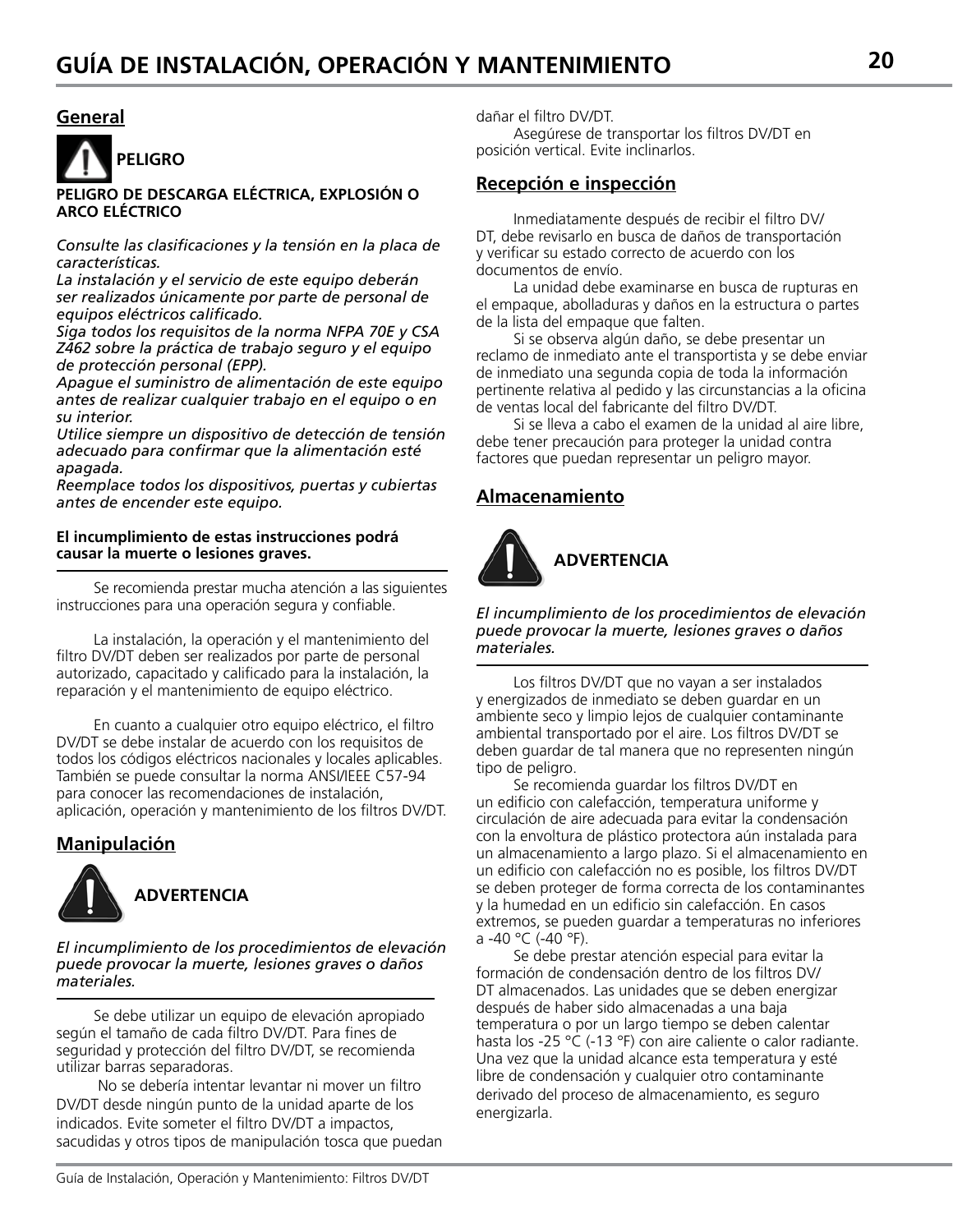# **Instalación**



#### **PELIGRO DE DESCARGA ELÉCTRICA, EXPLOSIÓN O ARCO ELÉCTRICO**

*Si no se siguen estas instrucciones de instalación y todos los códigos locales y nacionales aplicables al instalar y conectar el filtro DV/DT, se producirá la muerte, una lesión grave o daños materiales considerables.*

El filtro DV/DT está diseñado para utilizarse con VFD (variadores de frecuencia) trifásicos de tres cables. Es obligatorio que la unidad se instale en la posición específica en relación con el VFD, como se muestra en el siguiente diagrama de línea única.



Suministro bifásico + tierra

Es importante que la unidad se instale en un área seca donde el aire ambiental esté limpio. No debe instalarse en ambientes con humedad excesiva y contaminantes, incluidos, entre otros, polvo, aceite, gases corrosivos y otros vapores químicos.

En caso de que un filtro DV/DT haya sido sometido a la humedad antes de la instalación, asegúrese de limpiarlo completamente y secarlo antes de energizarlo. En este caso, recomendamos soplar aire tibio a través del filtro DV/ DT para secar los componentes internos.

#### **Cableado de campo**

Todos los puntos de conexión del filtro DV/DT están marcados claramente como se muestra a continuación:

- A1, B1 y C1 deben conectarse a las fases U, V y W de la salida del variador de frecuencia.
- A2, B2 y C2 deben conectarse a T1, T2 y T3 del motor. Conecte de acuerdo con el siguiente diagrama:



Los terminales de conexión del cableado de campo y los terminales de alimentación de los filtros DV/DT tienen un bloque de terminales o cojín terminal. Los rangos de capacidad de los cables y el torque de ajuste para los terminales de alimentación se indican en la tabla siguiente.

| <b>Terminal</b>        | <b>Amperios</b> | Apropiado para     | <b>Torques de</b><br>terminal<br>máximos |
|------------------------|-----------------|--------------------|------------------------------------------|
| Bloque del<br>terminal | $3 - 7$         | 13-10 AWG          | $11$ in-lb                               |
| Bloque del<br>terminal | $9 - 22$        | 12 - 8 AWG         | 18 in-lb                                 |
| Bloque del<br>terminal | $22 - 54$       | 10-2 AWG           | 26 in-lb                                 |
| Cojín terminal         | 65 - 108 A      | Hardware de 1/4 in | 10 ft/lb                                 |

# **Ventilación**



*El incumplimiento de las instrucciones de ventilación puede provocar la muerte, lesiones graves o daños materiales.*

Los filtros se deben instalar en un área donde se puedan enfriar mediante la circulación de aire libre con una temperatura ambiente promedio de 30 °C (86 °F) que no debe superar los 40 °C (104 °F) en ningún momento.

Una ventilación adecuada es esencial para que los filtros DV/DT cumplan con la capacidad indicada en su placa de características.

# **Accesibilidad**



*El incumplimiento de las instrucciones de accesibilidad puede ocasionar lesiones o daños materiales.*

Los estándares NEC requieren que se pueda acceder a los filtros DV/DT para inspeccionarlos y que se ubiquen como corresponde.

También se deben evitar las áreas donde las personas puedan estar expuestas a partes en funcionamiento durante la inspección.

Debe brindarse una protección adecuada bajo cualquier circunstancia.

### **Niveles de sonido**

Los filtros DV/DT son un aparato por donde pasa energía eléctrica y, por su naturaleza, durante la operación normal emiten cierto nivel de sonido.

Los filtros DV/DT deben cumplir con los estándares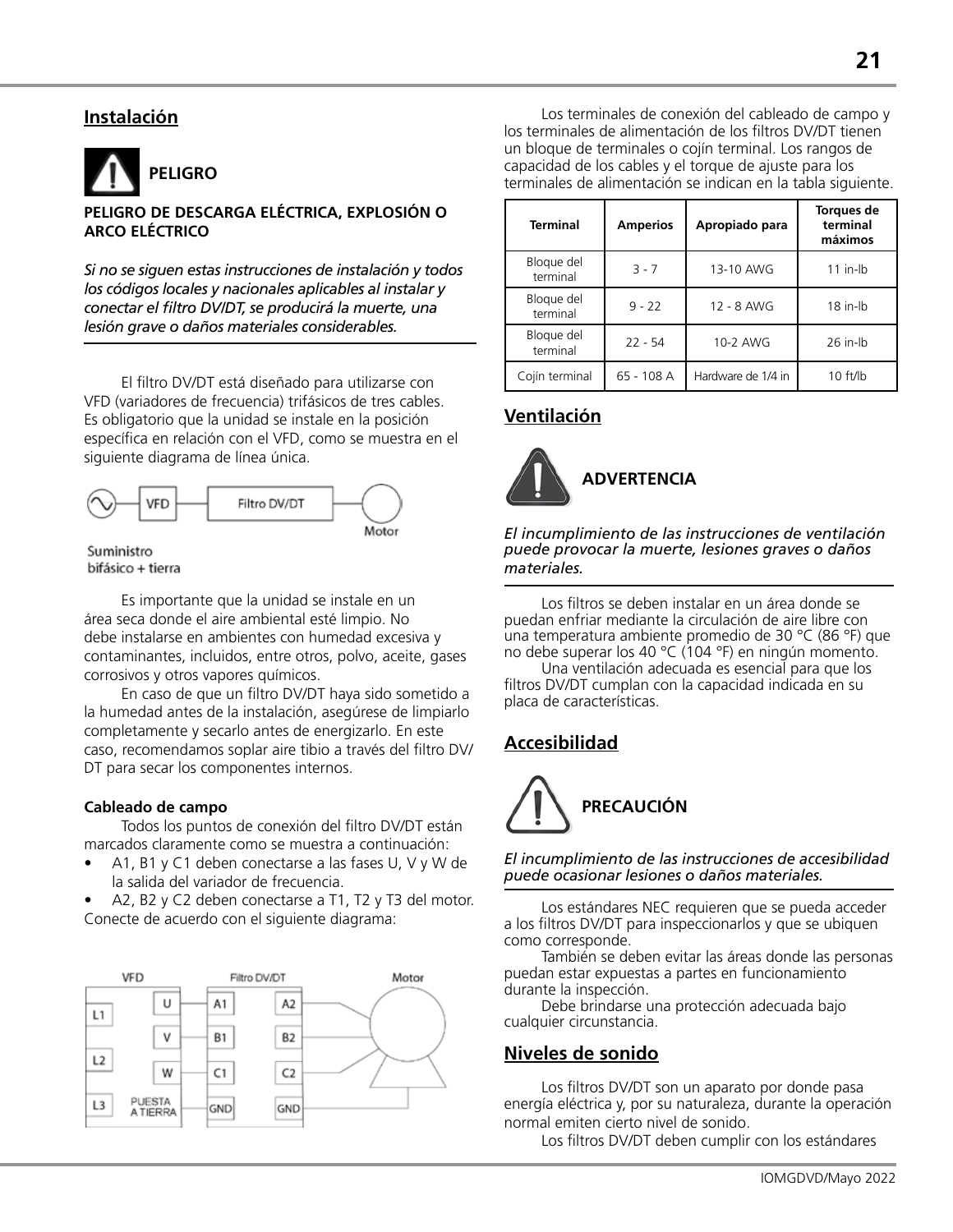NEMA para los niveles máximos de sonido permitidos. Estos estándares de nivel de sonido varían de 40 dB a 67 dB y, por lo tanto, los transformadores pueden ser molestos si se ubican cerca de hogares o lugares de trabajo.

# **Conexiones de cable**



#### **PELIGRO DE DESCARGA ELÉCTRICA, EXPLOSIÓN O ARCO ELÉCTRICO**

*El incumplimiento de estas instrucciones provocará la muerte, lesiones graves o daños materiales.*

*Nunca intente cambiar conexiones a menos que el filtro DV/DT esté desenergizado y todos los devanados estén puestos a tierra.*

# **Puesta a tierra**



#### **PELIGRO DE DESCARGA ELÉCTRICA, EXPLOSIÓN O ARCO ELÉCTRICO**

*El incumplimiento de los procedimientos correctos de puesta a tierra del filtro DV/DT según todos los códigos y normas aplicables ocasionará lesiones personales graves o la muerte.*

Todos los filtros DV/DT están sólidamente puestos a tierra, ya sea a un soporte de montaje o al gabinete de forma interna para asegurar que todas las partes de metal conductor tengan el mismo potencial.

Para asegurar una operación segura, el filtro DV/ DT debe estar correctamente puesto a tierra antes de energizarse. La mayoría de los filtros DV/DT tienen una ubicación de puesta a tierra principal identificada como corresponde. Si no se proporciona una ubicación de puesta a tierra principal, es responsabilidad del contratista que realiza la instalación verificar y llevar a cabo las conexiones a tierra necesarias.

Esta puesta a tierra debe guardar conformidad con todos los códigos y estándares eléctricos nacionales y locales.

# **Alteración del filtro DV/DT**



#### **PELIGRO DE DESCARGA ELÉCTRICA, EXPLOSIÓN O ARCO ELÉCTRICO**

*La aplicación o el uso incorrecto de este equipo puede provocar lesiones personales graves, la muerte o daños materiales.*

La aplicación de este equipo es responsabilidad del cliente o su agente. La aplicación o el uso incorrecto puede provocar lesiones personales graves, la muerte o daños materiales.

Cualquier modificación a este equipo debe cumplir con todos los códigos y normas aplicables, y ciertas modificaciones pueden poner en peligro los términos de la Garantía.

 Es responsabilidad de las personas que realicen cualquier modificación al equipo: (i) asegurarse de que el equipo modificado siga cumpliendo con los requisitos de rendimiento y seguridad aplicables; (ii) confirmar que las modificaciones propuestas no anularán la Garantía del fabricante.

# **Antes de energizar**



#### **PELIGRO DE DESCARGA ELÉCTRICA, EXPLOSIÓN O ARCO ELÉCTRICO**

*Si no instala el filtro DV/DT de acuerdo con todos los códigos y estándares aplicables y las instrucciones de este manual, se producirán lesiones personales graves, la muerte o daños materiales.*

#### **Para una operación segura y apropiada del filtro DV/ DT, revise y verifique lo siguiente:**

- a) Se debe verificar la separación y el ajuste apropiados de todas las conexiones eléctricas.
- b) Si existe alguna razón para sospechar que el filtro DV/DT ha estado expuesto a la humedad durante el transporte o el almacenamiento, se debe verificar si está seco antes de energizarlo. Esto puede realizarse mediante una prueba de resistencia al aislamiento (Prueba Megger). Si se sospecha que hubo exposición a la humedad, se debe secar el filtro DV/ DT antes de energizarlo según los procedimientos de secado documentados en este manual.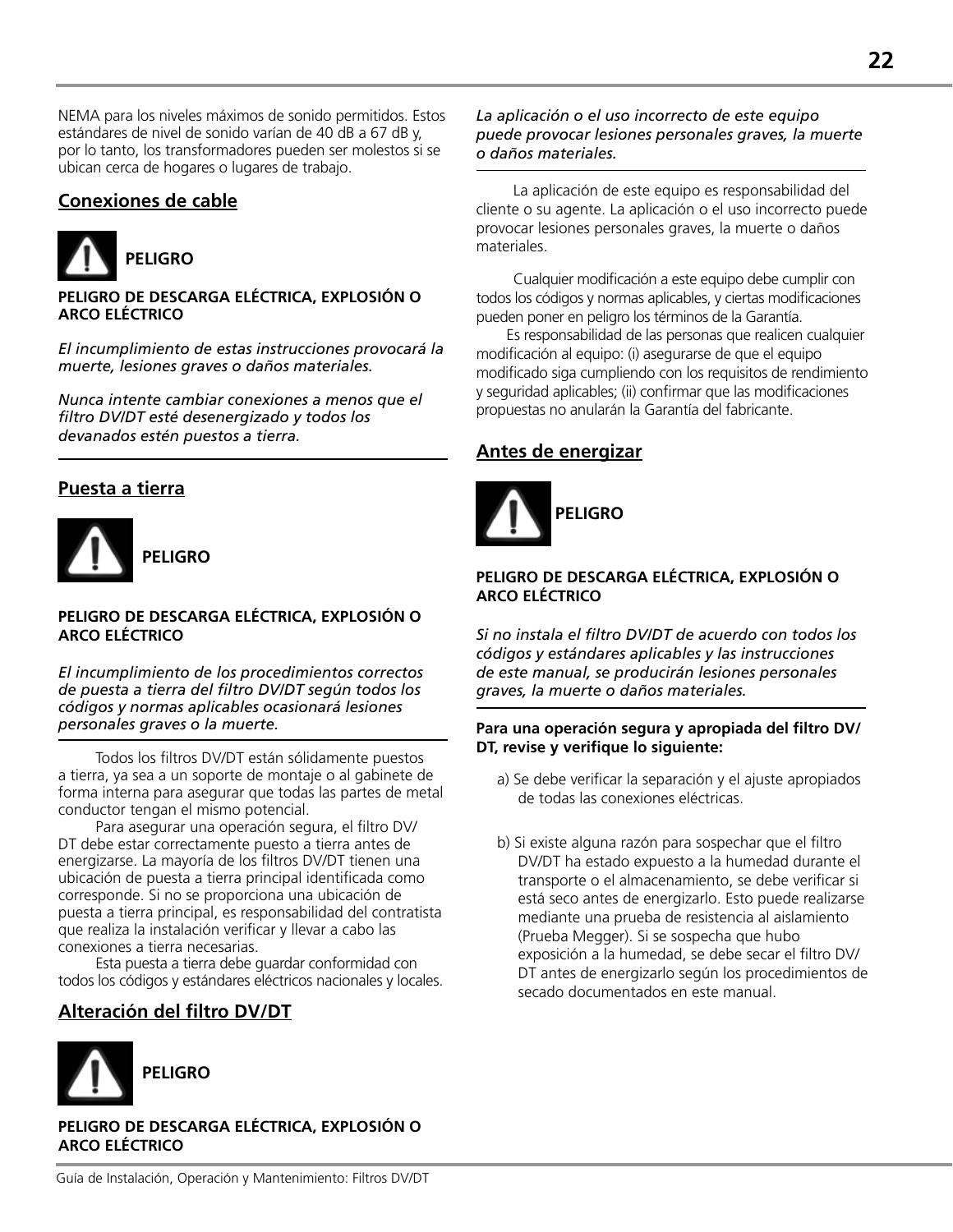# **Operación**



#### **PELIGRO DE DESCARGA ELÉCTRICA, EXPLOSIÓN O ARCO ELÉCTRICO**

*El incumplimiento de los procedimientos de operación del filtro DV/DT según todos los códigos y normas aplicables y las instrucciones adjuntas ocasionará lesiones personales graves o la muerte.*



*Si no se identifican ni corrigen las primeras causas del sobrecalentamiento del filtro DV/DT, pueden ocurrir muertes, lesiones personales, daños materiales o una reducción considerable de la expectativa de vida del filtro DV/DT*

La norma ANSI C57.96 brinda pautas para cargar filtros DV/DT bajo diferentes condiciones operativas que incluyen las siguientes:

- $\rightarrow$  Temperaturas ambiente que difieren de las temperaturas ambiente requeridas para la operación del filtro DV/DT. La norma ANSI recomienda una temperatura ambiente máxima de 40 °C.
- $\rightarrow$  Sobrecarga de corto tiempo relacionada con el tiempo y la temperatura, y la correspondiente disminución de vida útil del filtro DV/DT.
- Sobrecarga que da lugar a una reducción de la expectativa de vida del filtro DV/DT.

Si el filtro DV/DT se somete a temperaturas operativas mayores, se deben considerar y corregir inmediatamente los siguientes factores que contribuyen a ello:

- Sobreexcitación de la unidad debido a un exceso de tensión o corriente de la línea de suministro
- $\rightarrow$  Temperaturas ambiente por encima del estándar
- Sobrecarga más allá de la norma ANSI C57.96.

Los filtros DV/DT se pueden cerrar y almacenar durante periodos extendidos de tiempo sin provocar ningún deterioro.

Se debe tener precaución para limpiar y secar las unidades antes de energizarlas, como se indicó anteriormente. Es fundamental un empaque adecuado y tomar medidas de prevención de la humedad durante el almacenamiento.

### **Mantenimiento**



#### **PELIGRO DE DESCARGA ELÉCTRICA, EXPLOSIÓN O ARCO ELÉCTRICO**

*Si no se desenergizan, aíslan ni conectan a tierra las terminales del filtro DV/DT, ni se verifica el potencial de puesta a tierra en todas las terminales antes de realizar cualquier trabajo en el filtro DV/DT, se producirán lesiones personales graves o la muerte.*

*Si inserta cualquier objeto a través de las aberturas de ventilación mientras el filtro DV/DT está energizado, se producirán lesiones personales graves o la muerte.*

Bajo condiciones y ambientes de operación normales, los filtros DV/DT requieren un cuidado e inspección periódicos. Esto es básico si la unidad se instala en condiciones ambientales difíciles (p. ej., entornos con altos niveles de contaminantes y polvo, etc.).

#### **El mantenimiento debe realizarse únicamente con el filtro DV/DT desenergizado, aislado y con todos los terminales puestos a tierra.**

El mantenimiento normalmente incluye limpieza, ajuste de enlaces y conexiones con pernos a los niveles de torque prescritos, servicio e inspección de dispositivos auxiliares y un escaneo infrarrojo o imagen térmica del filtro DV/DT.

La aspiración o soplo de aire comprimido de arriba a abajo es una práctica aceptada para eliminar polvo de los conductos de la bobina del filtro DV/DT. Debe utilizarse presión baja y aire seco para evitar que objetos extraños contaminen más los devanados.

**VALORES DE TORQUE RECOMENDADOS PARA**

También debe revisarse la conexión a tierra para asegurar una conexión de baja impedancia.

| <b>CONEXIONES ELÉCTRICAS CON PERNOS</b> |                      |                     |                         |
|-----------------------------------------|----------------------|---------------------|-------------------------|
| <b>TAMAÑO DEL</b>                       | <b>ACERO CARBONO</b> | <b>BRONCE</b>       | <b>ACERO INOXIDABLE</b> |
| <b>TORNILLO</b>                         | <b>GRADO 5</b>       | ALEACIÓN CU270      | <b>B8 o B8M</b>         |
|                                         | ft-lb [Nm] $±5\%$    | ft-lb [Nm] $\pm$ 5% | ft-lb [Nm] $±5\%$       |
| $1/4 - 20$                              | 7[10]                | 3.8[5]              | 5[6]                    |
| $3/8 - 16$                              | 20 [27]              | 14 [18]             | 15 [20]                 |
| $1/2 - 13$                              | 60 [70]              | 33 [45]             | 37 [50]                 |
| 8 mm                                    | 20 [23]              | 12 [14]             | $12$ [14]               |
| $12 \text{ mm}$                         | 60 [70]              | 33 [45]             | 37 [50]                 |

**\*Nota: Los valores de torque anteriores se aplican a pernos secos sin lubricar.**